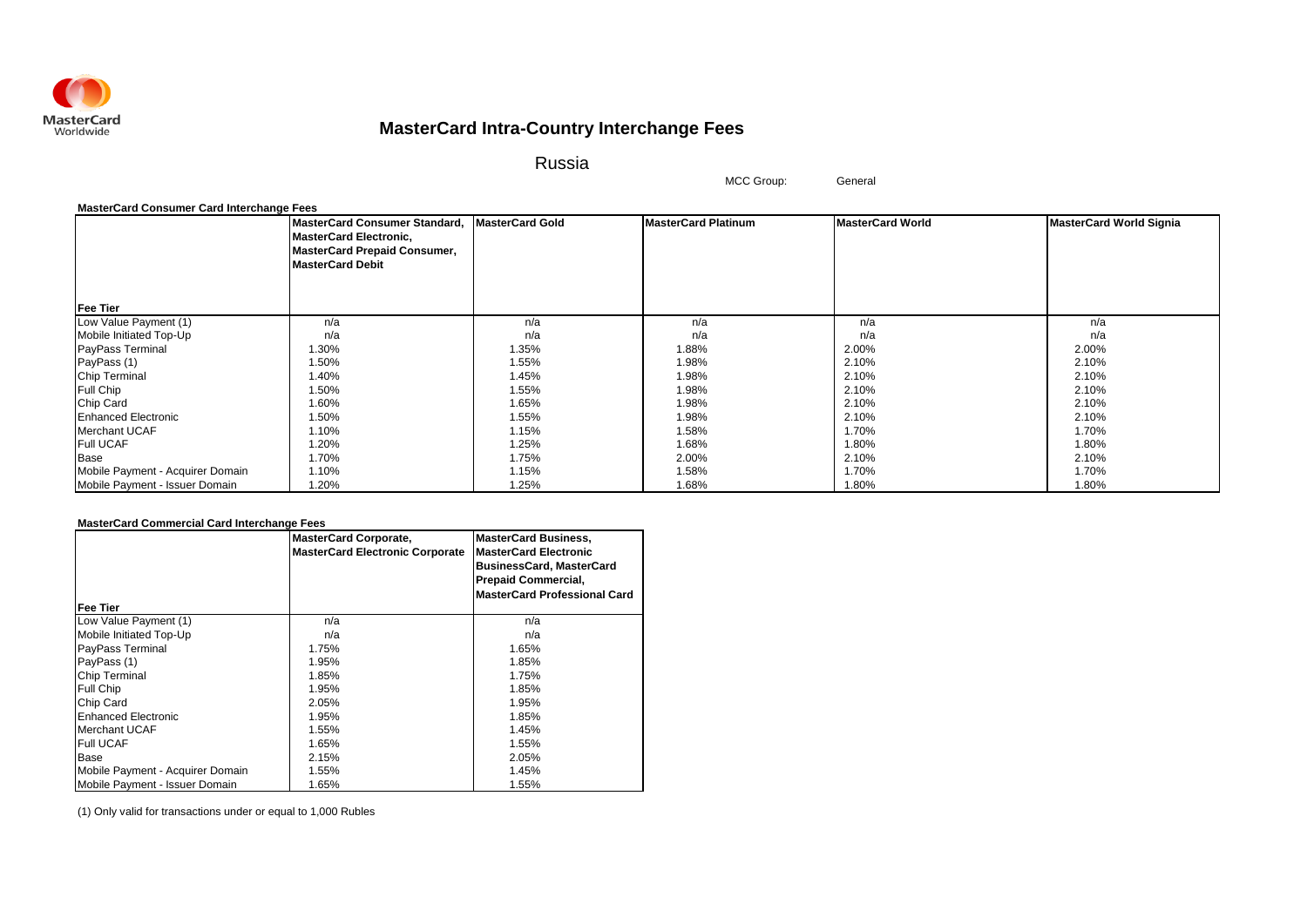

Russia

MCC Group: Utilities & Government Services

| <b>MasterCard Consumer Card Interchange Fees</b> |                                                                                                                                  |                        |                            |                         |                                |
|--------------------------------------------------|----------------------------------------------------------------------------------------------------------------------------------|------------------------|----------------------------|-------------------------|--------------------------------|
|                                                  | MasterCard Consumer Standard,<br><b>MasterCard Electronic,</b><br><b>MasterCard Prepaid Consumer,</b><br><b>MasterCard Debit</b> | <b>MasterCard Gold</b> | <b>MasterCard Platinum</b> | <b>MasterCard World</b> | <b>MasterCard World Signia</b> |
| <b>Fee Tier</b>                                  |                                                                                                                                  |                        |                            |                         |                                |
| Low Value Payment (1)                            | n/a                                                                                                                              | n/a                    | n/a                        | n/a                     | n/a                            |
| Mobile Initiated Top-Up                          | n/a                                                                                                                              | n/a                    | n/a                        | n/a                     | n/a                            |
| PayPass Terminal                                 | 5 RUB                                                                                                                            | 5 RUB                  | 5 RUB                      | 5 RUB                   | 5 RUB                          |
| PayPass (1)                                      | 5 RUB                                                                                                                            | 5 RUB                  | 5 RUB                      | 5 RUB                   | 5 RUB                          |
| Chip Terminal                                    | 5 RUB                                                                                                                            | 5 RUB                  | 5 RUB                      | 5 RUB                   | 5 RUB                          |
| Full Chip                                        | 5 RUB                                                                                                                            | 5 RUB                  | 5 RUB                      | 5 RUB                   | 5 RUB                          |
| Chip Card                                        | 5 RUB                                                                                                                            | 5 RUB                  | 5 RUB                      | 5 RUB                   | 5 RUB                          |
| <b>Enhanced Electronic</b>                       | 5 RUB                                                                                                                            | 5 RUB                  | 5 RUB                      | 5 RUB                   | 5 RUB                          |
| Merchant UCAF                                    | 5 RUB                                                                                                                            | 5 RUB                  | 5 RUB                      | 5 RUB                   | 5 RUB                          |
| <b>Full UCAF</b>                                 | 5 RUB                                                                                                                            | 5 RUB                  | 5 RUB                      | 5 RUB                   | 5 RUB                          |
| Base                                             | 5 RUB                                                                                                                            | 5 RUB                  | 5 RUB                      | 5 RUB                   | 5 RUB                          |
| Mobile Payment - Acquirer Domain                 | 5 RUB                                                                                                                            | 5 RUB                  | 5 RUB                      | 5 RUB                   | 5 RUB                          |
| Mobile Payment - Issuer Domain                   | 5 RUB                                                                                                                            | 5 RUB                  | 5 RUB                      | 5 RUB                   | 5 RUB                          |

### **MasterCard Commercial Card Interchange Fees**

|                                  | <b>MasterCard Corporate,</b><br><b>MasterCard Electronic Corporate</b> | <b>MasterCard Business,</b><br><b>MasterCard Electronic</b><br><b>BusinessCard, MasterCard</b><br><b>Prepaid Commercial,</b> |
|----------------------------------|------------------------------------------------------------------------|------------------------------------------------------------------------------------------------------------------------------|
| Fee Tier                         |                                                                        | <b>MasterCard Professional Card</b>                                                                                          |
| Low Value Payment (1)            | n/a                                                                    | n/a                                                                                                                          |
| Mobile Initiated Top-Up          | n/a                                                                    | n/a                                                                                                                          |
| PayPass Terminal                 | 5 RUB                                                                  | 5 RUB                                                                                                                        |
| PayPass (1)                      | 5 RUB                                                                  | 5 RUB                                                                                                                        |
| <b>Chip Terminal</b>             | 5 RUB                                                                  | 5 RUB                                                                                                                        |
| Full Chip                        | 5 RUB                                                                  | 5 RUB                                                                                                                        |
| Chip Card                        | 5 RUB                                                                  | 5 RUB                                                                                                                        |
| <b>Enhanced Electronic</b>       | 5 RUB                                                                  | 5 RUB                                                                                                                        |
| <b>Merchant UCAF</b>             | 5 RUB                                                                  | 5 RUB                                                                                                                        |
| <b>Full UCAF</b>                 | 5 RUB                                                                  | 5 RUB                                                                                                                        |
| Base                             | 5 RUB                                                                  | 5 RUB                                                                                                                        |
| Mobile Payment - Acquirer Domain | 5 RUB                                                                  | 5 RUB                                                                                                                        |
| Mobile Payment - Issuer Domain   | 5 RUB                                                                  | 5 RUB                                                                                                                        |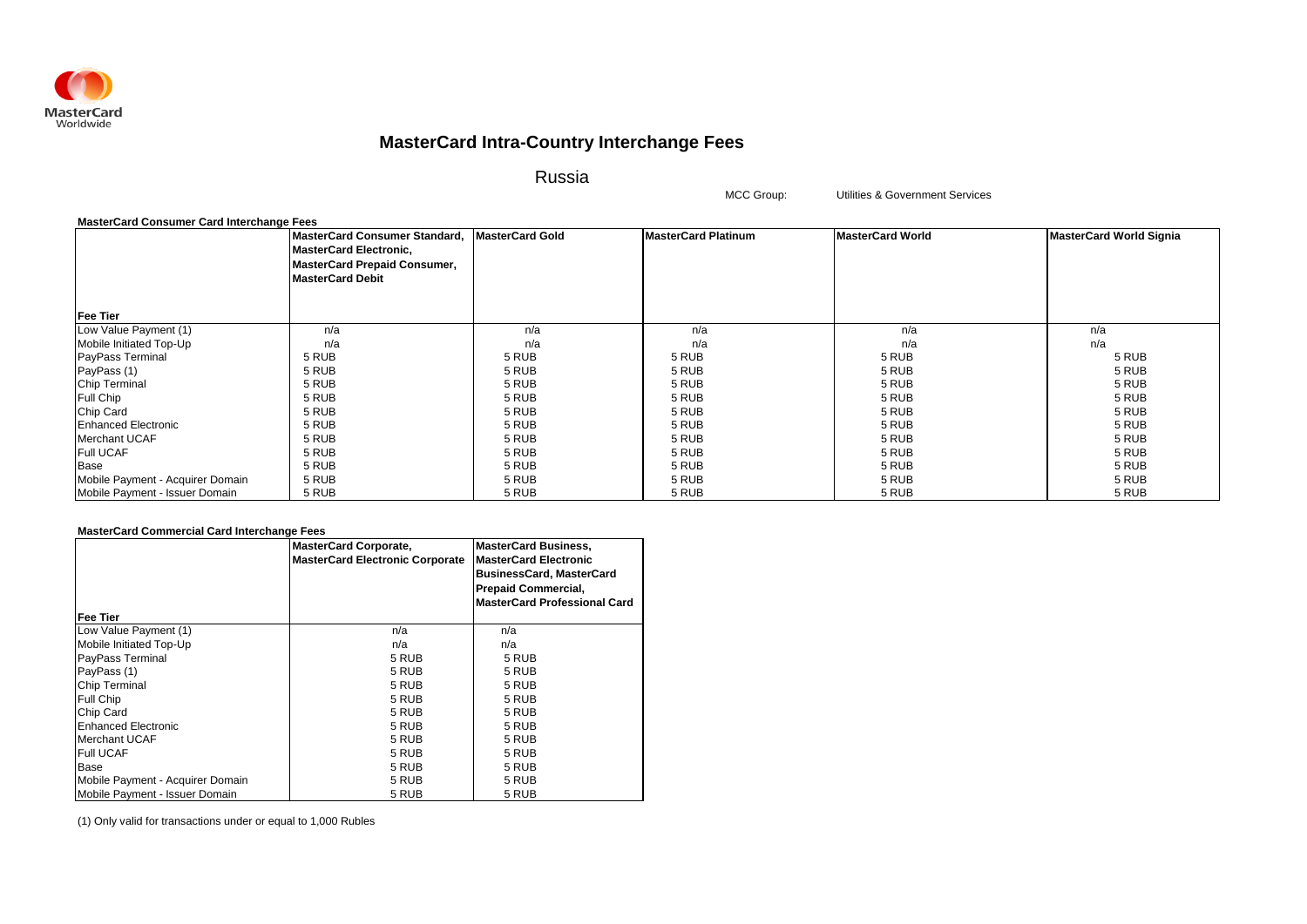

Russia

MCC Group: Railways, Airlines > Transportation Requires pre-approval by MasterCard and use of MasterCard Assigned ID Transportation

### **MasterCard Consumer Card Interchange Fees**

|                                  | MasterCard Consumer Standard, MasterCard Gold<br><b>MasterCard Electronic,</b><br><b>MasterCard Prepaid Consumer,</b><br><b>MasterCard Debit</b> |       | <b>MasterCard Platinum</b> | <b>MasterCard World</b> | <b>MasterCard World Signia</b> |
|----------------------------------|--------------------------------------------------------------------------------------------------------------------------------------------------|-------|----------------------------|-------------------------|--------------------------------|
| <b>Fee Tier</b>                  |                                                                                                                                                  |       |                            |                         |                                |
| Low Value Payment (1)            | n/a                                                                                                                                              | n/a   | n/a                        | n/a                     | n/a                            |
| Mobile Initiated Top-Up          | n/a                                                                                                                                              | n/a   | n/a                        | n/a                     | n/a                            |
| <b>PayPass Terminal</b>          | 1.00%                                                                                                                                            | 1.00% | 1.00%                      | 1.00%                   | 1.00%                          |
| PayPass (1)                      | 1.00%                                                                                                                                            | 1.00% | 1.00%                      | 1.00%                   | 1.00%                          |
| <b>Chip Terminal</b>             | 1.00%                                                                                                                                            | 1.00% | 1.00%                      | 1.00%                   | 1.00%                          |
| <b>Full Chip</b>                 | 1.00%                                                                                                                                            | 1.00% | 1.00%                      | 1.00%                   | 1.00%                          |
| <b>Chip Card</b>                 | 1.00%                                                                                                                                            | 1.00% | 1.00%                      | 1.00%                   | 1.00%                          |
| <b>Enhanced Electronic</b>       | 1.00%                                                                                                                                            | 1.00% | 1.00%                      | 1.00%                   | 1.00%                          |
| Merchant UCAF                    | 1.00%                                                                                                                                            | 1.00% | 1.00%                      | 1.00%                   | 1.00%                          |
| <b>Full UCAF</b>                 | 1.00%                                                                                                                                            | 1.00% | 1.00%                      | 1.00%                   | 1.00%                          |
| Base                             | 1.00%                                                                                                                                            | 1.00% | 1.00%                      | 1.00%                   | 1.00%                          |
| Mobile Payment - Acquirer Domain | 1.00%                                                                                                                                            | 1.00% | 1.00%                      | 1.00%                   | 1.00%                          |
| Mobile Payment - Issuer Domain   | 1.00%                                                                                                                                            | 1.00% | 1.00%                      | 1.00%                   | 1.00%                          |

### **MasterCard Commercial Card Interchange Fees**

|                                  | <b>MasterCard Corporate,</b><br><b>MasterCard Electronic Corporate</b> | <b>MasterCard Business,</b><br><b>MasterCard Electronic</b><br><b>BusinessCard, MasterCard</b><br><b>Prepaid Commercial,</b><br><b>MasterCard Professional Card</b> |
|----------------------------------|------------------------------------------------------------------------|---------------------------------------------------------------------------------------------------------------------------------------------------------------------|
| Fee Tier                         |                                                                        |                                                                                                                                                                     |
| Low Value Payment (1)            | n/a                                                                    | n/a                                                                                                                                                                 |
| Mobile Initiated Top-Up          | n/a                                                                    | n/a                                                                                                                                                                 |
| <b>PayPass Terminal</b>          | 1.00%                                                                  | 1.00%                                                                                                                                                               |
| PayPass (1)                      | 1.00%                                                                  | 1.00%                                                                                                                                                               |
| <b>Chip Terminal</b>             | 1.00%                                                                  | 1.00%                                                                                                                                                               |
| Full Chip                        | 1.00%                                                                  | 1.00%                                                                                                                                                               |
| Chip Card                        | 1.00%                                                                  | 1.00%                                                                                                                                                               |
| <b>Enhanced Electronic</b>       | 1.00%                                                                  | 1.00%                                                                                                                                                               |
| Merchant UCAF                    | 1.00%                                                                  | 1.00%                                                                                                                                                               |
| <b>Full UCAF</b>                 | 1.00%                                                                  | 1.00%                                                                                                                                                               |
| Base                             | 1.00%                                                                  | 1.00%                                                                                                                                                               |
| Mobile Payment - Acquirer Domain | 1.00%                                                                  | 1.00%                                                                                                                                                               |
| Mobile Payment - Issuer Domain   | 1.00%                                                                  | 1.00%                                                                                                                                                               |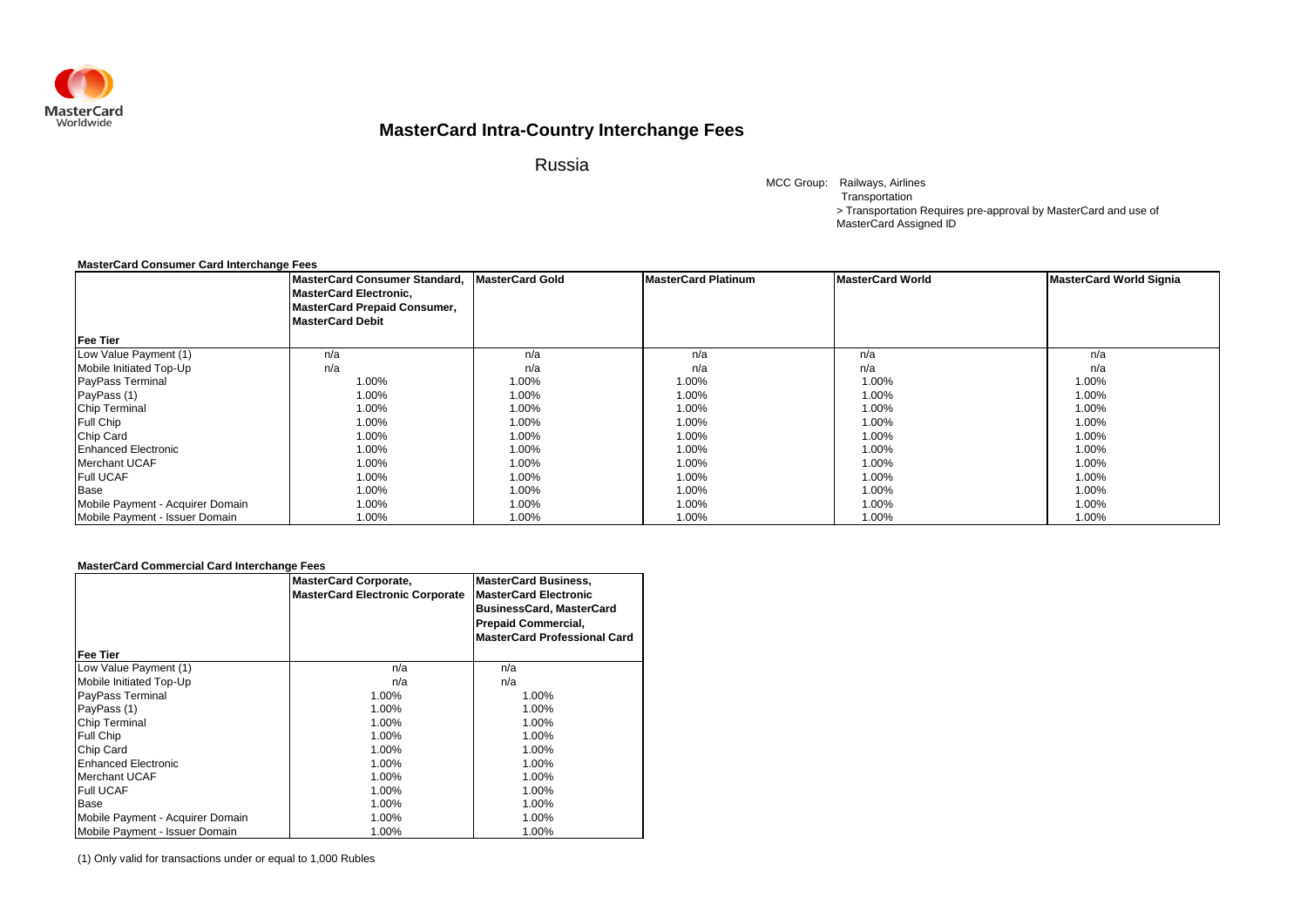

Russia

MCC Group: Fast Food

### **MasterCard Consumer Card Interchange Fees**

|                                  | <b>MasterCard Consumer Standard,</b><br><b>MasterCard Electronic,</b><br><b>MasterCard Prepaid Consumer,</b> | <b>MasterCard Gold</b> | <b>MasterCard Platinum</b> | <b>MasterCard World</b> | <b>MasterCard World Signia</b> |
|----------------------------------|--------------------------------------------------------------------------------------------------------------|------------------------|----------------------------|-------------------------|--------------------------------|
|                                  | <b>MasterCard Debit</b>                                                                                      |                        |                            |                         |                                |
| <b>Fee Tier</b>                  |                                                                                                              |                        |                            |                         |                                |
| Low Value Payment (1)            | 0.50%                                                                                                        | 0.50%                  | 0.50%                      | 0.50%                   | 0.50%                          |
| Mobile Initiated Top-Up          | n/a                                                                                                          | n/a                    | n/a                        | n/a                     | n/a                            |
| <b>PayPass Terminal</b>          | 0.50%                                                                                                        | 0.50%                  | 0.50%                      | 0.50%                   | 0.50%                          |
| PayPass (1)                      | 0.50%                                                                                                        | 0.50%                  | 0.50%                      | 0.50%                   | 0.50%                          |
| Chip Terminal                    | 0.50%                                                                                                        | 0.50%                  | 0.50%                      | 0.50%                   | 0.50%                          |
| <b>Full Chip</b>                 | 0.50%                                                                                                        | 0.50%                  | 0.50%                      | 0.50%                   | 0.50%                          |
| Chip Card                        | 0.50%                                                                                                        | 0.50%                  | 0.50%                      | 0.50%                   | 0.50%                          |
| <b>Enhanced Electronic</b>       | 0.50%                                                                                                        | 0.50%                  | 0.50%                      | 0.50%                   | 0.50%                          |
| Merchant UCAF                    | 0.50%                                                                                                        | 0.50%                  | 0.50%                      | 0.50%                   | 0.50%                          |
| <b>Full UCAF</b>                 | 0.50%                                                                                                        | 0.50%                  | 0.50%                      | 0.50%                   | 0.50%                          |
| Base                             | 1.70%                                                                                                        | 1.75%                  | 2.00%                      | 2.10%                   | 2.10%                          |
| Mobile Payment - Acquirer Domain | 0.50%                                                                                                        | 0.50%                  | 0.50%                      | 0.50%                   | 0.50%                          |
| Mobile Payment - Issuer Domain   | 0.50%                                                                                                        | 0.50%                  | 0.50%                      | 0.50%                   | 0.50%                          |

### **MasterCard Commercial Card Interchange Fees**

|                                  | <b>MasterCard Corporate,</b><br><b>MasterCard Electronic Corporate</b> | <b>MasterCard Business,</b><br><b>MasterCard Electronic</b><br><b>BusinessCard, MasterCard</b><br><b>Prepaid Commercial,</b><br><b>MasterCard Professional Card</b> |
|----------------------------------|------------------------------------------------------------------------|---------------------------------------------------------------------------------------------------------------------------------------------------------------------|
| Fee Tier                         |                                                                        |                                                                                                                                                                     |
| Low Value Payment (1)            | 0.50%                                                                  | 0.50%                                                                                                                                                               |
| Mobile Initiated Top-Up          | n/a                                                                    | n/a                                                                                                                                                                 |
| PayPass Terminal                 | 0.50%                                                                  | 0.50%                                                                                                                                                               |
| PayPass (1)                      | 0.50%                                                                  | 0.50%                                                                                                                                                               |
| <b>Chip Terminal</b>             | 0.50%                                                                  | 0.50%                                                                                                                                                               |
| Full Chip                        | 0.50%                                                                  | 0.50%                                                                                                                                                               |
| Chip Card                        | 0.50%                                                                  | 0.50%                                                                                                                                                               |
| Enhanced Electronic              | 0.50%                                                                  | 0.50%                                                                                                                                                               |
| Merchant UCAF                    | 0.50%                                                                  | 0.50%                                                                                                                                                               |
| <b>Full UCAF</b>                 | 0.50%                                                                  | 0.50%                                                                                                                                                               |
| Base                             | 2.15%                                                                  | 2.05%                                                                                                                                                               |
| Mobile Payment - Acquirer Domain | 0.50%                                                                  | 0.50%                                                                                                                                                               |
| Mobile Payment - Issuer Domain   | 0.50%                                                                  | 0.50%                                                                                                                                                               |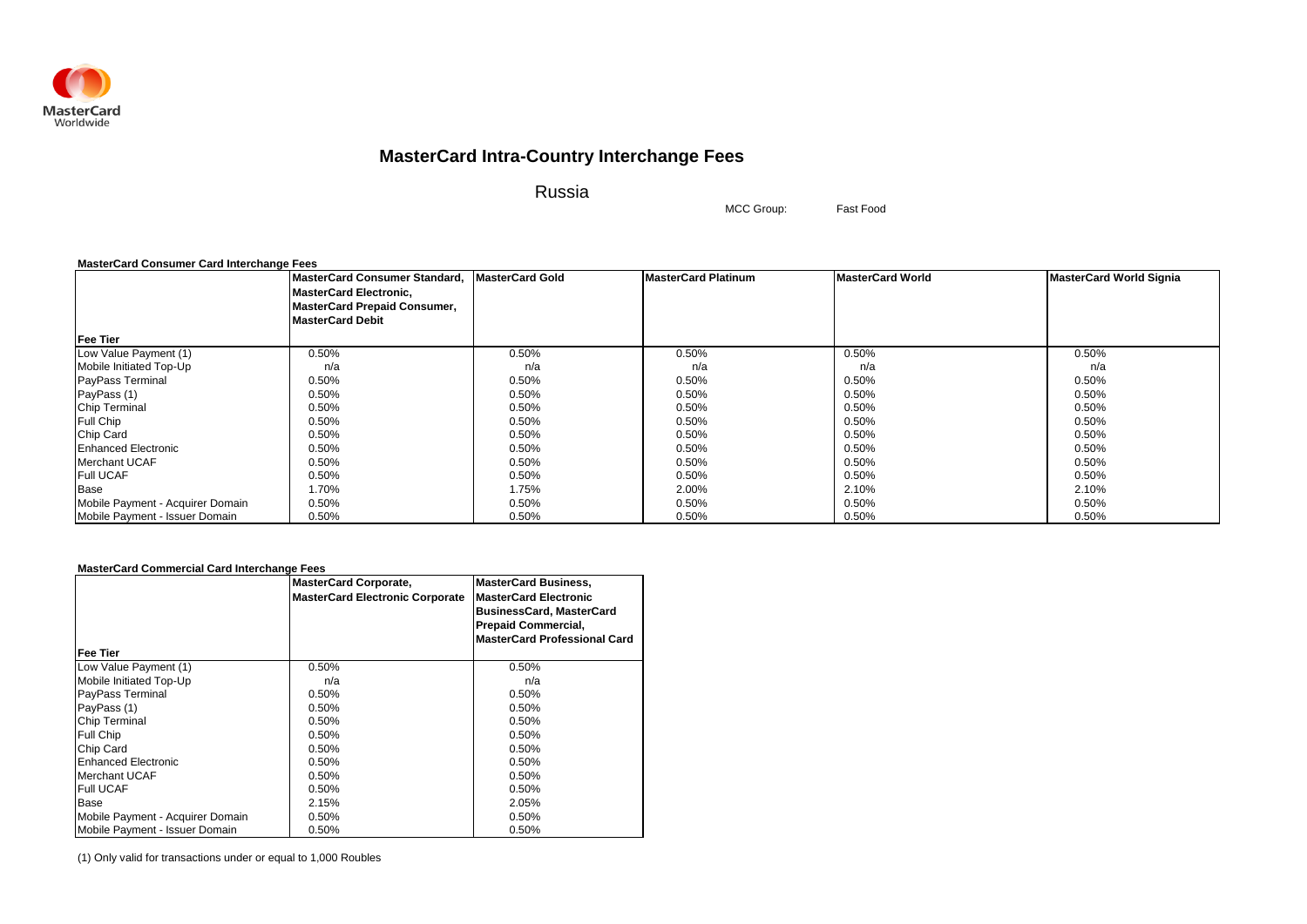

Russia

> Requires pre-approval by MasterCard and use of MasterCard Assigned ID M-commerce

### **MasterCard Consumer Card Interchange Fees**

|                                  | MasterCard Consumer Standard,<br><b>MasterCard Electronic,</b><br><b>MasterCard Prepaid Consumer,</b><br><b>MasterCard Debit</b> | <b>MasterCard Gold</b> | <b>MasterCard Platinum</b> | <b>MasterCard World</b> | <b>MasterCard World Signia</b> |
|----------------------------------|----------------------------------------------------------------------------------------------------------------------------------|------------------------|----------------------------|-------------------------|--------------------------------|
| <b>Fee Tier</b>                  |                                                                                                                                  |                        |                            |                         |                                |
| Low Value Payment (1)            | n/a                                                                                                                              | n/a                    | n/a                        | n/a                     | n/a                            |
| Mobile Initiated Top-Up          | 1.00%                                                                                                                            | 1.00%                  | 1.00%                      | 1.00%                   | 1.00%                          |
| PayPass Terminal                 | n/a                                                                                                                              | n/a                    | n/a                        | n/a                     | n/a                            |
| PayPass (1)                      | n/a                                                                                                                              | n/a                    | n/a                        | n/a                     | n/a                            |
| Chip Terminal                    | n/a                                                                                                                              | n/a                    | n/a                        | n/a                     | n/a                            |
| Full Chip                        | n/a                                                                                                                              | n/a                    | n/a                        | n/a                     | n/a                            |
| Chip Card                        | n/a                                                                                                                              | n/a                    | n/a                        | n/a                     | n/a                            |
| <b>Enhanced Electronic</b>       | n/a                                                                                                                              | n/a                    | n/a                        | n/a                     | n/a                            |
| Merchant UCAF                    | 1.10%                                                                                                                            | 1.15%                  | 1.58%                      | 1.70%                   | 1.70%                          |
| <b>Full UCAF</b>                 | 1.20%                                                                                                                            | 1.25%                  | 1.68%                      | 1.80%                   | 1.80%                          |
| Base                             | 1.70%                                                                                                                            | 1.75%                  | 2.00%                      | 2.10%                   | 2.10%                          |
| Mobile Payment - Acquirer Domain | 1.10%                                                                                                                            | 1.15%                  | 1.58%                      | 1.70%                   | 1.70%                          |
| Mobile Payment - Issuer Domain   | 1.20%                                                                                                                            | 1.25%                  | 1.68%                      | 1.80%                   | 1.80%                          |

MCC Group:

#### **MasterCard Commercial Card Interchange Fees**

|                                  | <b>MasterCard Corporate,</b><br>MasterCard Electronic Corporate | <b>MasterCard Business,</b><br><b>IMasterCard Electronic</b><br><b>BusinessCard, MasterCard</b><br><b>Prepaid Commercial,</b><br><b>MasterCard Professional Card</b> |
|----------------------------------|-----------------------------------------------------------------|----------------------------------------------------------------------------------------------------------------------------------------------------------------------|
| Fee Tier                         |                                                                 |                                                                                                                                                                      |
| Low Value Payment (1)            | n/a                                                             | n/a                                                                                                                                                                  |
| Mobile Initiated Top-Up          | 1.00%                                                           | 1.00%                                                                                                                                                                |
| PayPass Terminal                 | n/a                                                             | n/a                                                                                                                                                                  |
| PayPass (1)                      | n/a                                                             | n/a                                                                                                                                                                  |
| Chip                             | n/a                                                             | n/a                                                                                                                                                                  |
| Chip Terminal                    | n/a                                                             | n/a                                                                                                                                                                  |
| Full Chip                        | n/a                                                             | n/a                                                                                                                                                                  |
| Chip Card                        | n/a                                                             | n/a                                                                                                                                                                  |
| <b>Enhanced Electronic</b>       | n/a                                                             | n/a                                                                                                                                                                  |
| <b>Merchant UCAF</b>             | 1.55%                                                           | 1.45%                                                                                                                                                                |
| <b>Full UCAF</b>                 | 1.65%                                                           | 1.55%                                                                                                                                                                |
| Base                             | 2.15%                                                           | 2.05%                                                                                                                                                                |
| Mobile Payment - Acquirer Domain | 1.55%                                                           | 1.45%                                                                                                                                                                |
| Mobile Payment - Issuer Domain   | 1.65%                                                           | 1.55%                                                                                                                                                                |

(1) Only valid for transactions under or equal to 1,000 Roubles See Mobile Initiated Top-Up IF Application Form (in Russia MOL folder)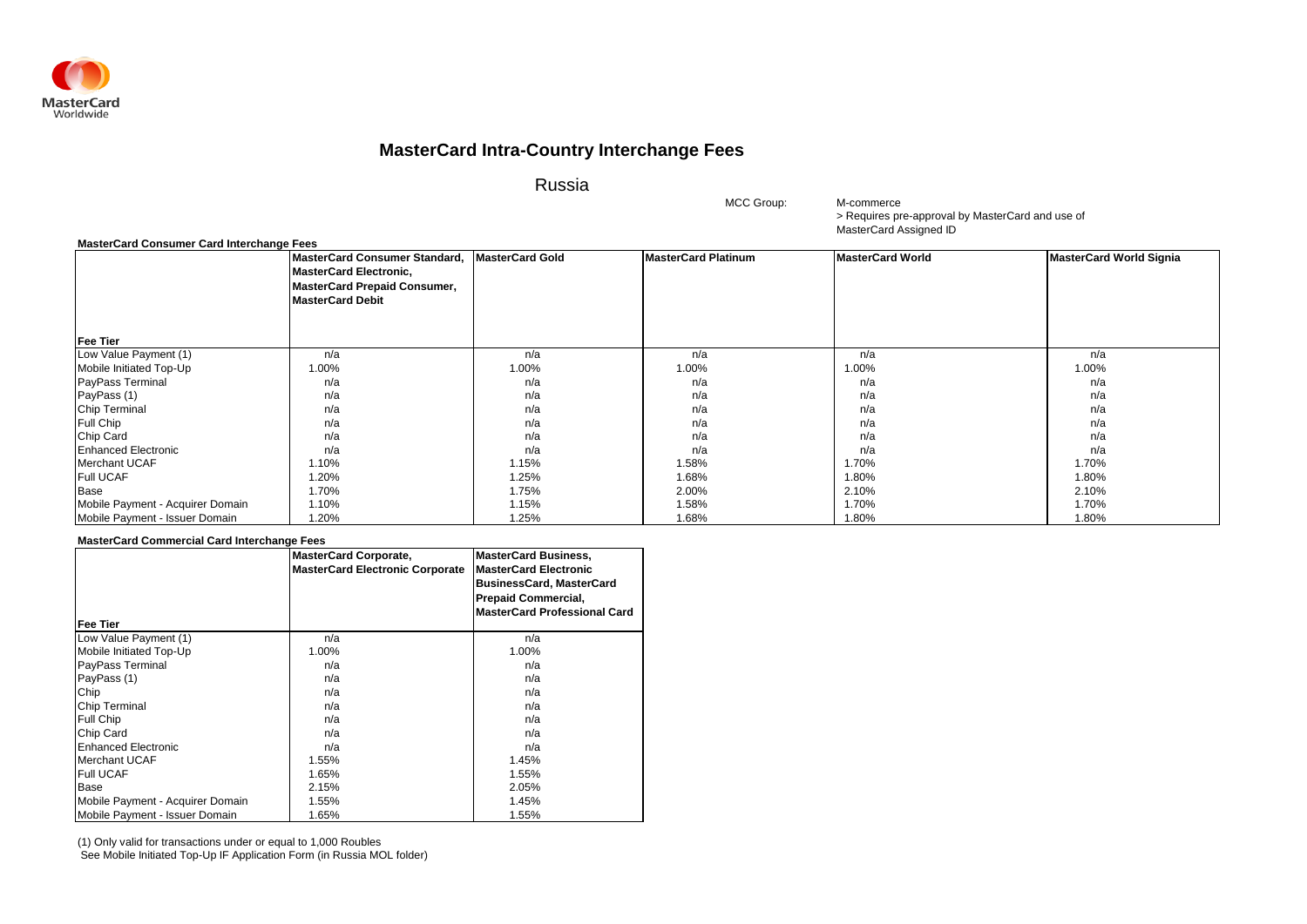

Russia

> Requires pre-approval by MasterCard and use of MasterCard Assigned ID High Volume M-commerce

| <b>MasterCard Consumer Card Interchange Fees</b> |                                     |                 |                            |                         |                                |
|--------------------------------------------------|-------------------------------------|-----------------|----------------------------|-------------------------|--------------------------------|
|                                                  | MasterCard Consumer Standard.       | MasterCard Gold | <b>MasterCard Platinum</b> | <b>MasterCard World</b> | <b>MasterCard World Signia</b> |
|                                                  | <b>MasterCard Electronic,</b>       |                 |                            |                         |                                |
|                                                  | <b>MasterCard Prepaid Consumer,</b> |                 |                            |                         |                                |
|                                                  | <b>MasterCard Debit</b>             |                 |                            |                         |                                |
| <b>Fee Tier</b>                                  |                                     |                 |                            |                         |                                |
| Low Value Payment (1)                            | n/a                                 | n/a             | n/a                        | n/a                     | n/a                            |
| Mobile Initiated Top-Up                          | 0.80%                               | 0.80%           | 0.80%                      | 0.80%                   | 0.80%                          |
| <b>PayPass Terminal</b>                          | n/a                                 | n/a             | n/a                        | n/a                     | n/a                            |
| PayPass (1)                                      | n/a                                 | n/a             | n/a                        | n/a                     | n/a                            |
| <b>Chip Terminal</b>                             | n/a                                 | n/a             | n/a                        | n/a                     | n/a                            |
| <b>Full Chip</b>                                 | n/a                                 | n/a             | n/a                        | n/a                     | n/a                            |
| Chip Card                                        | n/a                                 | n/a             | n/a                        | n/a                     | n/a                            |
| <b>Enhanced Electronic</b>                       | n/a                                 | n/a             | n/a                        | n/a                     | n/a                            |
| Merchant UCAF                                    | 1.10%                               | 1.10%           | 1.10%                      | 1.10%                   | 1.10%                          |
| <b>Full UCAF</b>                                 | 1.20%                               | 1.20%           | 1.20%                      | 1.20%                   | 1.20%                          |
| Base                                             | 1.70%                               | 1.70%           | 1.70%                      | 1.70%                   | 1.70%                          |
| Mobile Payment - Acquirer Domain                 | 1.10%                               | 1.10%           | 1.10%                      | 1.10%                   | 1.10%                          |
| Mobile Payment - Issuer Domain                   | 1.20%                               | 1.20%           | 1.20%                      | 1.20%                   | 1.20%                          |

MCC Group:

#### **MasterCard Commercial Card Interchange Fees**

|                                  | <b>MasterCard Corporate,</b><br><b>MasterCard Electronic Corporate</b> | <b>MasterCard Business,</b><br><b>MasterCard Electronic</b><br><b>BusinessCard, MasterCard</b><br><b>Prepaid Commercial,</b><br><b>MasterCard Professional Card</b> |
|----------------------------------|------------------------------------------------------------------------|---------------------------------------------------------------------------------------------------------------------------------------------------------------------|
| <b>Fee Tier</b>                  |                                                                        |                                                                                                                                                                     |
| Low Value Payment (1)            | n/a                                                                    | n/a                                                                                                                                                                 |
| Mobile Initiated Top-Up          | 0.80%                                                                  | 0.80%                                                                                                                                                               |
| PayPass Terminal                 | n/a                                                                    | n/a                                                                                                                                                                 |
| PayPass (1)                      | n/a                                                                    | n/a                                                                                                                                                                 |
| Chip                             | n/a                                                                    | n/a                                                                                                                                                                 |
| <b>Chip Terminal</b>             | n/a                                                                    | n/a                                                                                                                                                                 |
| Full Chip                        | n/a                                                                    | n/a                                                                                                                                                                 |
| Chip Card                        | n/a                                                                    | n/a                                                                                                                                                                 |
| <b>Enhanced Electronic</b>       | n/a                                                                    | n/a                                                                                                                                                                 |
| <b>Merchant UCAF</b>             | 1.10%                                                                  | 1.10%                                                                                                                                                               |
| <b>Full UCAF</b>                 | 1.20%                                                                  | 1.20%                                                                                                                                                               |
| Base                             | 1.70%                                                                  | 1.70%                                                                                                                                                               |
| Mobile Payment - Acquirer Domain | 1.10%                                                                  | 1.10%                                                                                                                                                               |
| Mobile Payment - Issuer Domain   | 1.20%                                                                  | 1.20%                                                                                                                                                               |

(1) Only valid for transactions under or equal to 1,000 Roubles See Mobile Initiated Top-Up IF Application Form (in Russia MOL folder)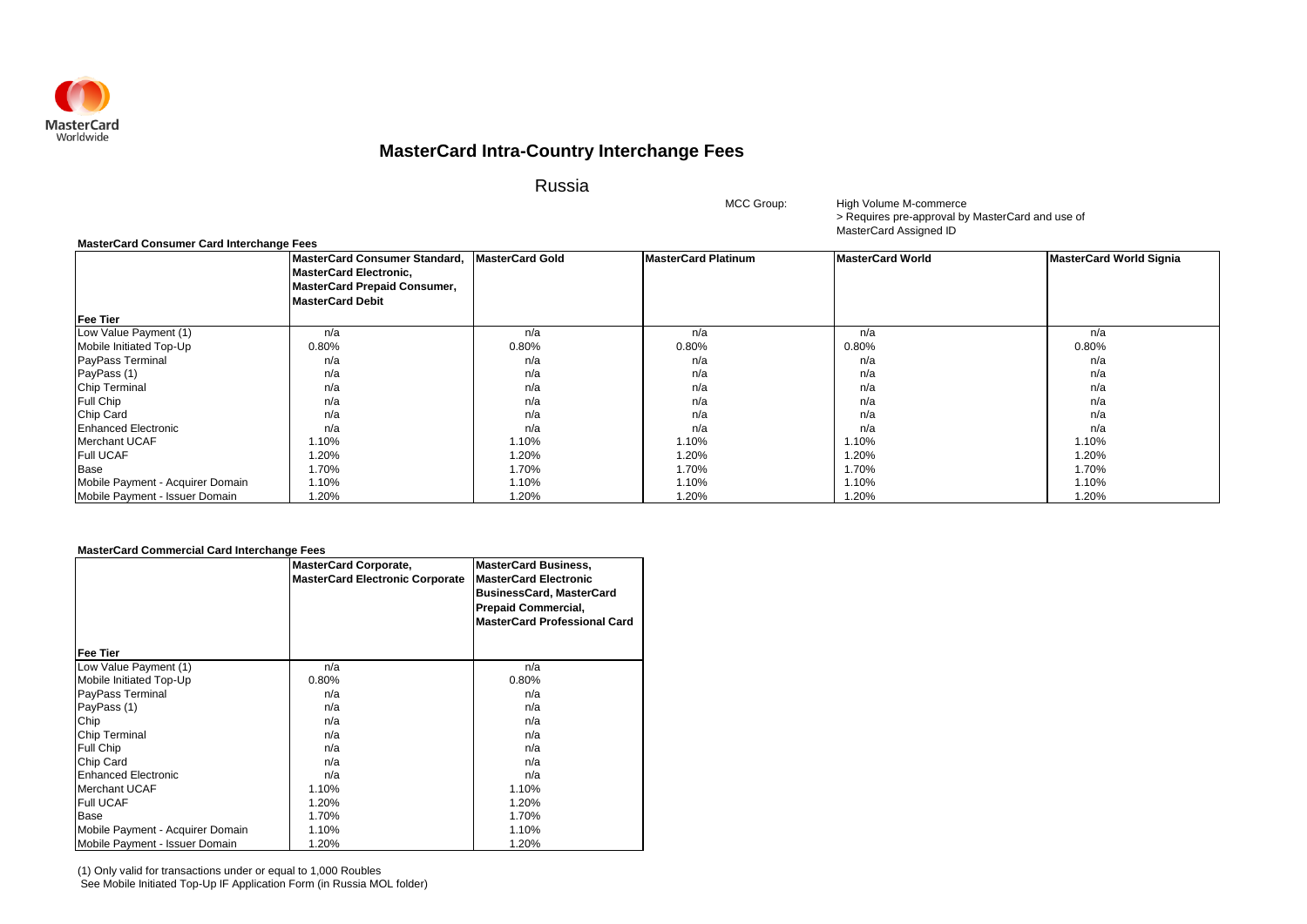

Russia

> Requires pre-approval by MasterCard and use of MasterCard Assigned ID MasterPass in App

| <b>MasterCard Consumer Card Interchange Fees</b> |                               |                        |                            |                         |                                |  |
|--------------------------------------------------|-------------------------------|------------------------|----------------------------|-------------------------|--------------------------------|--|
| <b>Fee Tier</b>                                  | MasterCard Consumer Standard. | <b>MasterCard Gold</b> | <b>MasterCard Platinum</b> | <b>MasterCard World</b> | <b>MasterCard World Signia</b> |  |
| Low Value Payment (1)                            | n/a                           | n/a                    | n/a                        | n/a                     | n/a                            |  |
| Mobile Initiated Top-Up                          | n/a                           | n/a                    | n/a                        | n/a                     | n/a                            |  |
| <b>PayPass Terminal</b>                          | n/a                           | n/a                    | n/a                        | n/a                     | n/a                            |  |
| PayPass (1)                                      | n/a                           | n/a                    | n/a                        | n/a                     | n/a                            |  |
| <b>Chip Terminal</b>                             | n/a                           | n/a                    | n/a                        | n/a                     | n/a                            |  |
| <b>Full Chip</b>                                 | n/a                           | n/a                    | n/a                        | n/a                     | n/a                            |  |
| Chip Card                                        | n/a                           | n/a                    | n/a                        | n/a                     | n/a                            |  |
| <b>Enhanced Electronic</b>                       | n/a                           | n/a                    | n/a                        | n/a                     | n/a                            |  |
| Merchant UCAF                                    | $1.20\%$                      | 1.20%                  | 1.20%                      | 1.20%                   | 1.20%                          |  |
| <b>Full UCAF</b>                                 | 1.20%                         | 1.20%                  | 1.20%                      | 1.20%                   | 1.20%                          |  |
| <b>Base</b>                                      | 1.20%                         | 1.20%                  | 1.20%                      | 1.20%                   | 1.20%                          |  |
| Mobile Payment - Acquirer Domain                 | 1.20%                         | 1.20%                  | 1.20%                      | 1.20%                   | 1.20%                          |  |
| Mobile Payment - Issuer Domain                   | 1.20%                         | 1.20%                  | 1.20%                      | 1.20%                   | 1.20%                          |  |

MCC Group:

### **MasterCard Commercial Card Interchange Fees**

| <b>Fee Tier</b>                  | <b>MasterCard Corporate.</b> | <b>MasterCard Business.</b> |
|----------------------------------|------------------------------|-----------------------------|
| Low Value Payment (1)            | n/a                          | n/a                         |
| Mobile Initiated Top-Up          | n/a                          | n/a                         |
| <b>PayPass Terminal</b>          | n/a                          | n/a                         |
| PayPass (1)                      | n/a                          | n/a                         |
| Chip                             | n/a                          | n/a                         |
| <b>Chip Terminal</b>             | n/a                          | n/a                         |
| Full Chip                        | n/a                          | n/a                         |
| Chip Card                        | n/a                          | n/a                         |
| Enhanced Electronic              | n/a                          | n/a                         |
| Merchant UCAF                    | 1.20%                        | 1.20%                       |
| <b>Full UCAF</b>                 | 1.20%                        | 1.20%                       |
| Base                             | 1.20%                        | 1.20%                       |
| Mobile Payment - Acquirer Domain | 1.20%                        | 1.20%                       |
| Mobile Payment - Issuer Domain   | 1.20%                        | 1.20%                       |

(1) Only valid for transactions under or equal to 1,000 Roubles See MasterCard InApp MCC Application Form (in Russia MOL folder)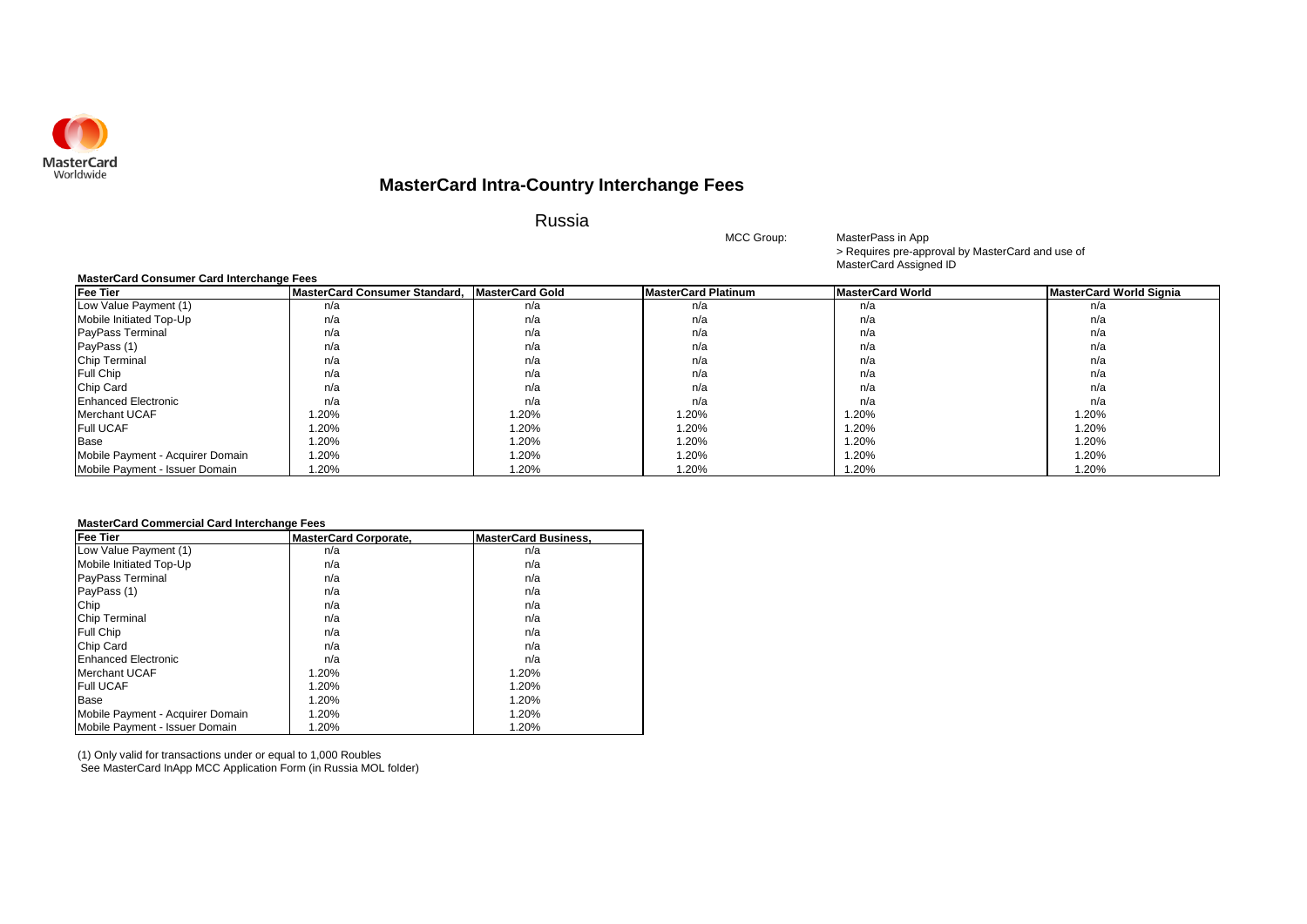

Russia

Wholesale Club

MCC Group:

|                                  | MasterCard Consumer Standard, MasterCard Gold<br><b>MasterCard Electronic,</b><br><b>MasterCard Prepaid Consumer,</b> |       | <b>MasterCard Platinum</b> | <b>MasterCard World</b> | <b>MasterCard World Signia</b> |
|----------------------------------|-----------------------------------------------------------------------------------------------------------------------|-------|----------------------------|-------------------------|--------------------------------|
|                                  | <b>MasterCard Debit</b>                                                                                               |       |                            |                         |                                |
| <b>Fee Tier</b>                  |                                                                                                                       |       |                            |                         |                                |
| Low Value Payment (1)            | n/a                                                                                                                   | n/a   | n/a                        | n/a                     | n/a                            |
| Mobile Initiated Top-Up          | n/a                                                                                                                   | n/a   | n/a                        | n/a                     | n/a                            |
| PayPass Terminal                 | 0.50%                                                                                                                 | 0.50% | 0.50%                      | 0.50%                   | 0.50%                          |
| PayPass (1)                      | 0.50%                                                                                                                 | 0.50% | 0.50%                      | 0.50%                   | 0.50%                          |
| Chip Terminal                    | 0.50%                                                                                                                 | 0.50% | 0.50%                      | 0.50%                   | 0.50%                          |
| Full Chip                        | 0.50%                                                                                                                 | 0.50% | 0.50%                      | 0.50%                   | 0.50%                          |
| Chip Card                        | 1.30%                                                                                                                 | 1.30% | 1.30%                      | 1.30%                   | 1.30%                          |
| <b>Enhanced Electronic</b>       | 1.30%                                                                                                                 | 1.30% | 1.30%                      | 1.30%                   | 1.30%                          |
| Merchant UCAF                    | 0.50%                                                                                                                 | 0.50% | 0.50%                      | 0.50%                   | 0.50%                          |
| <b>Full UCAF</b>                 | 0.50%                                                                                                                 | 0.50% | 0.50%                      | 0.50%                   | 0.50%                          |
| Base                             | 1.70%                                                                                                                 | 1.75% | 2.00%                      | 2.10%                   | 2.10%                          |
| Mobile Payment - Acquirer Domain | 0.50%                                                                                                                 | 0.50% | 0.50%                      | 0.50%                   | 0.50%                          |
| Mobile Payment - Issuer Domain   | 0.50%                                                                                                                 | 0.50% | 0.50%                      | 0.50%                   | 0.50%                          |

### **MasterCard Commercial Card Interchange Fees**

|                                   | <b>MasterCard Corporate,</b><br><b>MasterCard Electronic Corporate</b> | <b>MasterCard Business,</b><br><b>MasterCard Electronic</b><br><b>BusinessCard, MasterCard</b><br><b>Prepaid Commercial,</b><br><b>MasterCard Professional Card</b> |
|-----------------------------------|------------------------------------------------------------------------|---------------------------------------------------------------------------------------------------------------------------------------------------------------------|
| Fee Tier<br>Low Value Payment (1) | n/a                                                                    | n/a                                                                                                                                                                 |
|                                   |                                                                        |                                                                                                                                                                     |
| Mobile Initiated Top-Up           | n/a                                                                    | n/a                                                                                                                                                                 |
| PayPass Terminal                  | 0.50%                                                                  | 0.50%                                                                                                                                                               |
| PayPass (1)                       | 0.50%                                                                  | 0.50%                                                                                                                                                               |
| Chip Terminal                     | 0.50%                                                                  | 0.50%                                                                                                                                                               |
| Full Chip                         | 0.50%                                                                  | 0.50%                                                                                                                                                               |
| Chip Card                         | n/a                                                                    | n/a                                                                                                                                                                 |
| Enhanced Electronic               | n/a                                                                    | n/a                                                                                                                                                                 |
| <b>Merchant UCAF</b>              | 0.50%                                                                  | 0.50%                                                                                                                                                               |
| <b>Full UCAF</b>                  | 0.50%                                                                  | 0.50%                                                                                                                                                               |
| Base                              | 2.15%                                                                  | 2.05%                                                                                                                                                               |
| Mobile Payment - Acquirer Domain  | 0.50%                                                                  | 0.50%                                                                                                                                                               |
| Mobile Payment - Issuer Domain    | 0.50%                                                                  | 0.50%                                                                                                                                                               |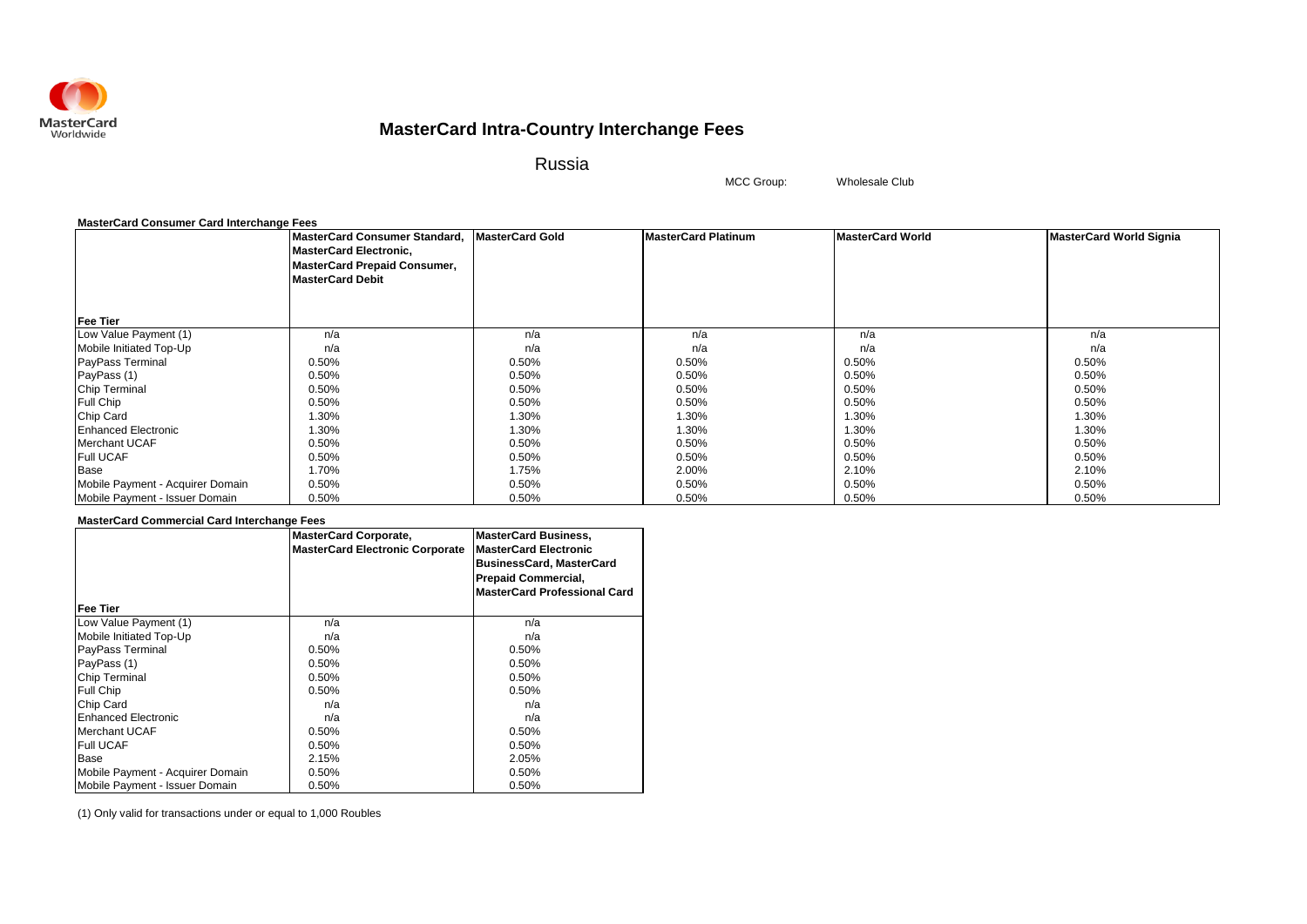

Russia

MCC Group: Petrol

#### **MasterCard Consumer Card Interchange Fees**

|                                  | MasterCard Consumer Standard,<br><b>MasterCard Electronic,</b><br><b>MasterCard Prepaid Consumer,</b> | <b>MasterCard Gold</b> | <b>MasterCard Platinum</b> | <b>MasterCard World</b> | <b>MasterCard World Signia</b> |
|----------------------------------|-------------------------------------------------------------------------------------------------------|------------------------|----------------------------|-------------------------|--------------------------------|
|                                  | <b>MasterCard Debit</b>                                                                               |                        |                            |                         |                                |
| <b>Fee Tier</b>                  |                                                                                                       |                        |                            |                         |                                |
| Low Value Payment (1)            | n/a                                                                                                   | n/a                    | n/a                        | n/a                     | n/a                            |
| Mobile Initiated Top-Up          | n/a                                                                                                   | n/a                    | n/a                        | n/a                     | n/a                            |
| PayPass Terminal                 | 1.30%                                                                                                 | 1.30%                  | 1.30%                      | 1.30%                   | 1.30%                          |
| PayPass (1)                      | 1.30%                                                                                                 | 1.30%                  | 1.30%                      | 1.30%                   | 1.30%                          |
| Chip Terminal                    | 1.30%                                                                                                 | 1.30%                  | 1.30%                      | 1.30%                   | 1.30%                          |
| Full Chip                        | 1.30%                                                                                                 | 1.30%                  | 1.30%                      | $1.30\%$                | 1.30%                          |
| Chip Card                        | 1.30%                                                                                                 | 1.30%                  | 1.30%                      | 1.30%                   | 1.30%                          |
| <b>Enhanced Electronic</b>       | 1.30%                                                                                                 | 1.30%                  | 1.30%                      | 1.30%                   | 1.30%                          |
| <b>Merchant UCAF</b>             | 1.30%                                                                                                 | 1.30%                  | 1.30%                      | 1.30%                   | 1.30%                          |
| <b>Full UCAF</b>                 | 1.30%                                                                                                 | 1.30%                  | 1.30%                      | 1.30%                   | 1.30%                          |
| Base                             | 1.30%                                                                                                 | 1.30%                  | 1.30%                      | 1.30%                   | 1.30%                          |
| Mobile Payment - Acquirer Domain | 1.30%                                                                                                 | 1.30%                  | 1.30%                      | 1.30%                   | 1.30%                          |
| Mobile Payment - Issuer Domain   | 1.30%                                                                                                 | 1.30%                  | 1.30%                      | 1.30%                   | 1.30%                          |

### **MasterCard Commercial Card Interchange Fees**

|                                  | <b>MasterCard Corporate,</b><br><b>MasterCard Electronic Corporate</b> | <b>MasterCard Business,</b><br><b>MasterCard Electronic</b><br><b>BusinessCard, MasterCard</b><br><b>Prepaid Commercial,</b><br><b>MasterCard Professional Card</b> |
|----------------------------------|------------------------------------------------------------------------|---------------------------------------------------------------------------------------------------------------------------------------------------------------------|
| Fee Tier                         |                                                                        |                                                                                                                                                                     |
| Low Value Payment (1)            | n/a                                                                    | n/a                                                                                                                                                                 |
| Mobile Initiated Top-Up          | n/a                                                                    | n/a                                                                                                                                                                 |
| PayPass Terminal                 | 1.30%                                                                  | 1.30%                                                                                                                                                               |
| PayPass (1)                      | 1.30%                                                                  | 1.30%                                                                                                                                                               |
| Chip Terminal                    | 1.30%                                                                  | 1.30%                                                                                                                                                               |
| Full Chip                        | 1.30%                                                                  | 1.30%                                                                                                                                                               |
| Chip Card                        | 1.30%                                                                  | 1.30%                                                                                                                                                               |
| <b>Enhanced Electronic</b>       | 1.30%                                                                  | 1.30%                                                                                                                                                               |
| Merchant UCAF                    | 1.30%                                                                  | 1.30%                                                                                                                                                               |
| <b>Full UCAF</b>                 | 1.30%                                                                  | 1.30%                                                                                                                                                               |
| Base                             | 1.30%                                                                  | 1.30%                                                                                                                                                               |
| Mobile Payment - Acquirer Domain | 1.30%                                                                  | 1.30%                                                                                                                                                               |
| Mobile Payment - Issuer Domain   | 1.30%                                                                  | 1.30%                                                                                                                                                               |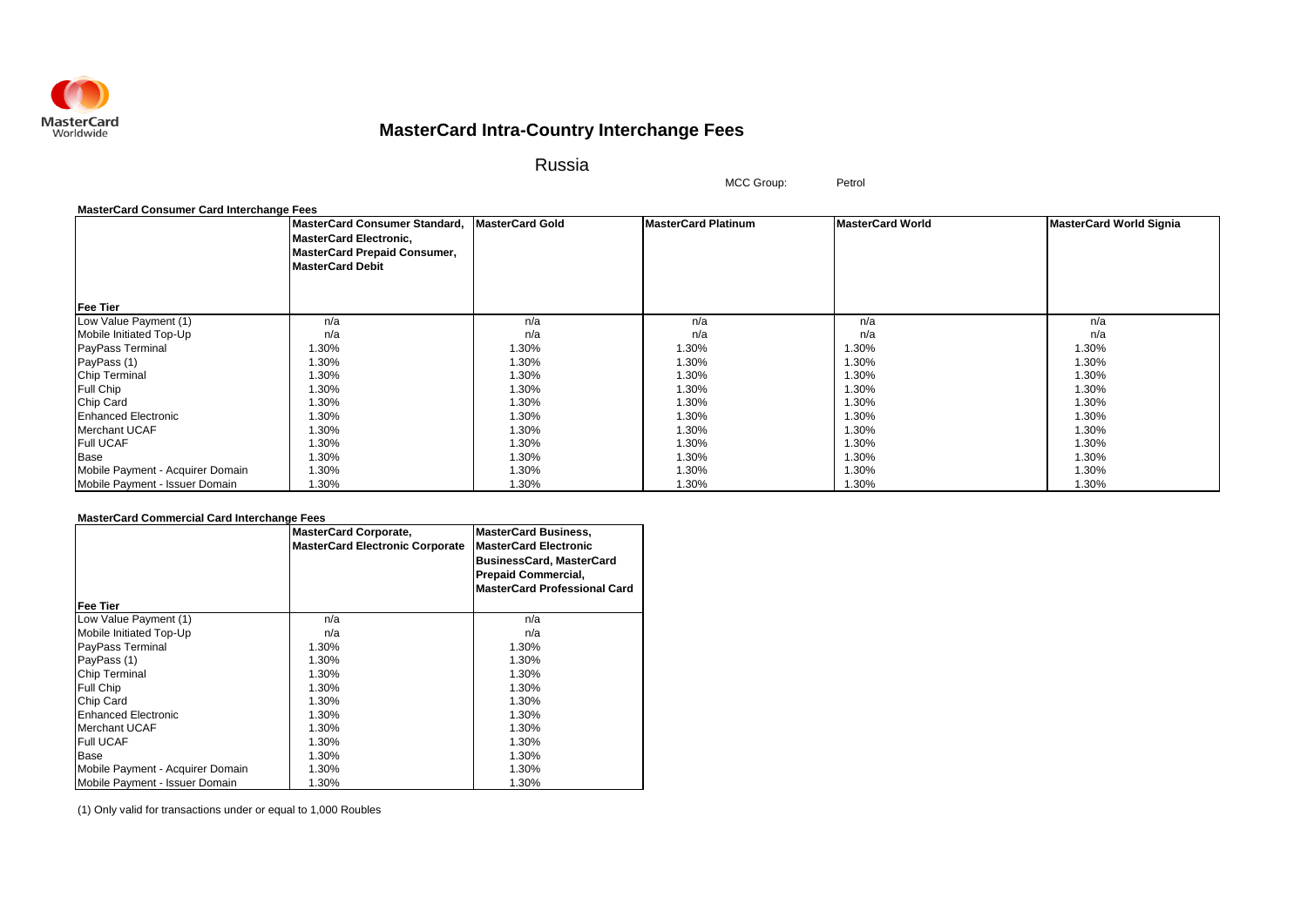

Russia

MCC Group:

> Requires pre-approval by MasterCard and use of MasterCard Assigned ID High Volume Petrol

#### **MasterCard Consumer Card Interchange Fees**

|                                  | <b>MasterCard Consumer Standard,</b><br><b>MasterCard Electronic,</b><br><b>MasterCard Prepaid Consumer,</b> | <b>MasterCard Gold</b> | <b>MasterCard Platinum</b> | <b>MasterCard World</b> | <b>MasterCard World Signia</b> |
|----------------------------------|--------------------------------------------------------------------------------------------------------------|------------------------|----------------------------|-------------------------|--------------------------------|
|                                  | <b>MasterCard Debit</b>                                                                                      |                        |                            |                         |                                |
| <b>Fee Tier</b>                  |                                                                                                              |                        |                            |                         |                                |
| Low Value Payment (1)            | n/a                                                                                                          | n/a                    | n/a                        | n/a                     | n/a                            |
| Mobile Initiated Top-Up          | n/a                                                                                                          | n/a                    | n/a                        | n/a                     | n/a                            |
| PayPass Terminal                 | 1.20%                                                                                                        | 1.20%                  | 1.20%                      | 1.20%                   | 1.20%                          |
| PayPass (1)                      | 1.20%                                                                                                        | 1.20%                  | 1.20%                      | 1.20%                   | 1.20%                          |
| Chip Terminal                    | 1.20%                                                                                                        | 1.20%                  | 1.20%                      | 1.20%                   | 1.20%                          |
| Full Chip                        | 1.20%                                                                                                        | 1.20%                  | 1.20%                      | 1.20%                   | 1.20%                          |
| Chip Card                        | 1.20%                                                                                                        | 1.20%                  | 1.20%                      | 1.20%                   | 1.20%                          |
| <b>Enhanced Electronic</b>       | 1.20%                                                                                                        | 1.20%                  | 1.20%                      | 1.20%                   | 1.20%                          |
| Merchant UCAF                    | 1.20%                                                                                                        | 1.20%                  | 1.20%                      | 1.20%                   | 1.20%                          |
| <b>Full UCAF</b>                 | 1.20%                                                                                                        | 1.20%                  | 1.20%                      | 1.20%                   | 1.20%                          |
| Base                             | 1.20%                                                                                                        | 1.20%                  | 1.20%                      | 1.20%                   | 1.20%                          |
| Mobile Payment - Acquirer Domain | 1.20%                                                                                                        | 1.20%                  | 1.20%                      | 1.20%                   | 1.20%                          |
| Mobile Payment - Issuer Domain   | 1.20%                                                                                                        | 1.20%                  | 1.20%                      | 1.20%                   | 1.20%                          |

#### **MasterCard Commercial Card Interchange Fees**

|                                  | <b>MasterCard Corporate,</b><br>MasterCard Electronic Corporate | <b>MasterCard Business,</b><br><b>MasterCard Electronic</b><br><b>BusinessCard, MasterCard</b><br><b>Prepaid Commercial,</b> |
|----------------------------------|-----------------------------------------------------------------|------------------------------------------------------------------------------------------------------------------------------|
| <b>Fee Tier</b>                  |                                                                 | <b>MasterCard Professional Card</b>                                                                                          |
| Low Value Payment (1)            | n/a                                                             | n/a                                                                                                                          |
| Mobile Initiated Top-Up          | n/a                                                             | n/a                                                                                                                          |
| PayPass Terminal                 | 1.20%                                                           | 1.20%                                                                                                                        |
| PayPass (1)                      | 1.20%                                                           | 1.20%                                                                                                                        |
| Chip Terminal                    | 1.20%                                                           | 1.20%                                                                                                                        |
| Full Chip                        | 1.20%                                                           | 1.20%                                                                                                                        |
| Chip Card                        | 1.20%                                                           | 1.20%                                                                                                                        |
| <b>Enhanced Electronic</b>       | 1.20%                                                           | 1.20%                                                                                                                        |
| <b>Merchant UCAF</b>             | 1.20%                                                           | 1.20%                                                                                                                        |
| <b>Full UCAF</b>                 | 1.20%                                                           | 1.20%                                                                                                                        |
| Base                             | 1.20%                                                           | 1.20%                                                                                                                        |
| Mobile Payment - Acquirer Domain | 1.20%                                                           | 1.20%                                                                                                                        |
| Mobile Payment - Issuer Domain   | 1.20%                                                           | 1.20%                                                                                                                        |

(1) Only valid for transactions under or equal to 1,000 Roubles

See Very High and High Volume Petrol MCC Application Form (in Russia MOL folder)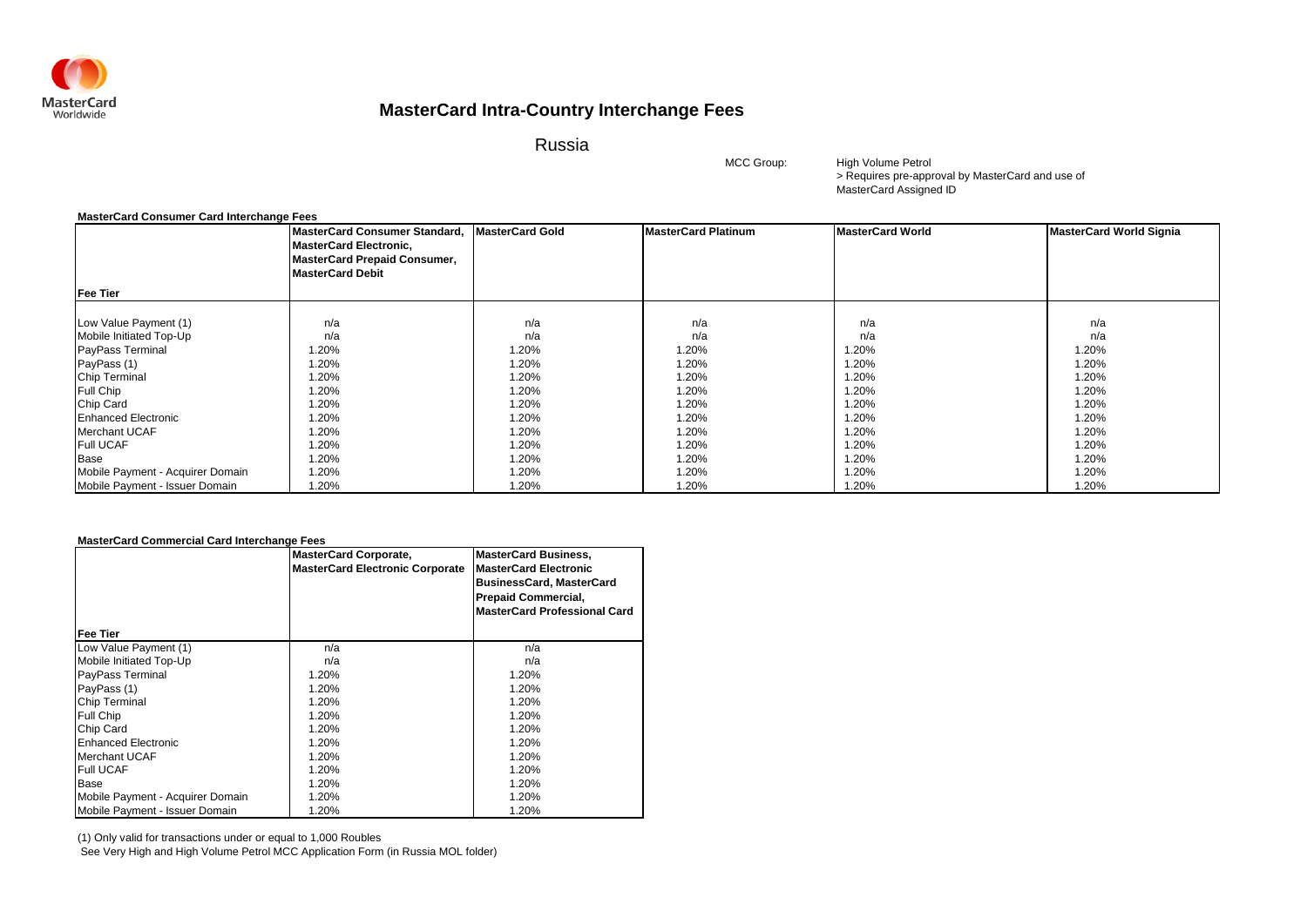

Russia

MCC Group:

> Requires pre-approval by MasterCard and use of MasterCard Assigned ID Very High Volume Petrol

### **MasterCard Consumer Card Interchange Fees**

|                                  | MasterCard Consumer Standard,<br><b>MasterCard Electronic,</b> | <b>MasterCard Gold</b> | <b>MasterCard Platinum</b> | <b>MasterCard World</b> | <b>MasterCard World Signia</b> |
|----------------------------------|----------------------------------------------------------------|------------------------|----------------------------|-------------------------|--------------------------------|
|                                  | <b>MasterCard Prepaid Consumer,</b>                            |                        |                            |                         |                                |
|                                  | <b>MasterCard Debit</b>                                        |                        |                            |                         |                                |
| <b>Fee Tier</b>                  |                                                                |                        |                            |                         |                                |
| Low Value Payment (1)            | n/a                                                            | n/a                    | n/a                        | n/a                     | n/a                            |
| Mobile Initiated Top-Up          | n/a                                                            | n/a                    | n/a                        | n/a                     | n/a                            |
| PayPass Terminal                 | 1.00%                                                          | 1.00%                  | 1.00%                      | 1.00%                   | 1.00%                          |
| PayPass (1)                      | 1.00%                                                          | 1.00%                  | 1.00%                      | 1.00%                   | 1.00%                          |
| <b>Chip Terminal</b>             | 1.00%                                                          | 1.00%                  | 1.00%                      | 1.00%                   | 1.00%                          |
| Full Chip                        | 1.00%                                                          | 1.00%                  | 1.00%                      | 1.00%                   | 1.00%                          |
| Chip Card                        | 1.00%                                                          | 1.00%                  | 1.00%                      | 1.00%                   | 1.00%                          |
| <b>Enhanced Electronic</b>       | 1.00%                                                          | 1.00%                  | 1.00%                      | 1.00%                   | 1.00%                          |
| <b>Merchant UCAF</b>             | 1.00%                                                          | 1.00%                  | 1.00%                      | 1.00%                   | 1.00%                          |
| <b>Full UCAF</b>                 | 1.00%                                                          | 1.00%                  | 1.00%                      | 1.00%                   | 1.00%                          |
| Base                             | 1.00%                                                          | 1.00%                  | 1.00%                      | 1.00%                   | 1.00%                          |
| Mobile Payment - Acquirer Domain | 1.00%                                                          | 1.00%                  | 1.00%                      | 1.00%                   | 1.00%                          |
| Mobile Payment - Issuer Domain   | 1.00%                                                          | 1.00%                  | 1.00%                      | 1.00%                   | 1.00%                          |

### **MasterCard Commercial Card Interchange Fees**

|                                  | <b>MasterCard Corporate,</b><br><b>MasterCard Electronic Corporate</b> | <b>MasterCard Business,</b><br><b>MasterCard Electronic</b><br><b>BusinessCard, MasterCard</b><br><b>Prepaid Commercial,</b><br><b>MasterCard Professional Card</b> |
|----------------------------------|------------------------------------------------------------------------|---------------------------------------------------------------------------------------------------------------------------------------------------------------------|
| Fee Tier                         |                                                                        |                                                                                                                                                                     |
| Low Value Payment (1)            | n/a                                                                    | n/a                                                                                                                                                                 |
| Mobile Initiated Top-Up          | n/a                                                                    | n/a                                                                                                                                                                 |
| PayPass Terminal                 | 1.00%                                                                  | 1.00%                                                                                                                                                               |
| PayPass (1)                      | 1.00%                                                                  | 1.00%                                                                                                                                                               |
| <b>Chip Terminal</b>             | 1.00%                                                                  | 1.00%                                                                                                                                                               |
| <b>Full Chip</b>                 | 1.00%                                                                  | 1.00%                                                                                                                                                               |
| Chip Card                        | 1.00%                                                                  | 1.00%                                                                                                                                                               |
| <b>Enhanced Electronic</b>       | 1.00%                                                                  | 1.00%                                                                                                                                                               |
| <b>Merchant UCAF</b>             | 1.00%                                                                  | 1.00%                                                                                                                                                               |
| <b>Full UCAF</b>                 | 1.00%                                                                  | 1.00%                                                                                                                                                               |
| Base                             | 1.00%                                                                  | 1.00%                                                                                                                                                               |
| Mobile Payment - Acquirer Domain | 1.00%                                                                  | 1.00%                                                                                                                                                               |
| Mobile Payment - Issuer Domain   | 1.00%                                                                  | 1.00%                                                                                                                                                               |

(1) Only valid for transactions under or equal to 1,000 Roubles

See Very High and High Volume Petrol MCC Application Form (in Russia MOL folder)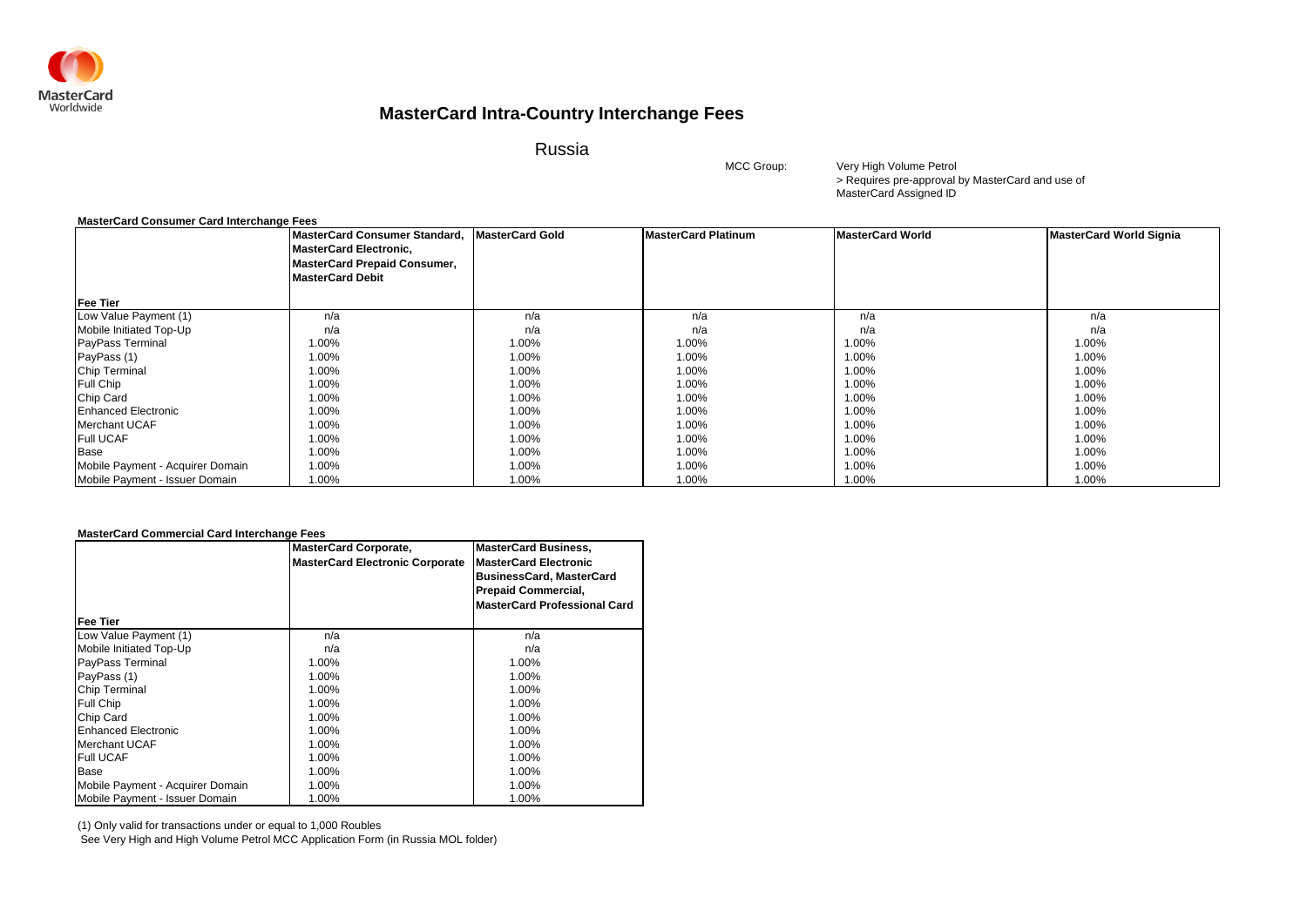

Russia

MCC Group:

Automobile & Truck Dealers

### **MasterCard Consumer Card Interchange Fees**

|                                  | MasterCard Consumer Standard, MasterCard Gold<br><b>MasterCard Electronic,</b><br><b>MasterCard Prepaid Consumer,</b><br><b>MasterCard Debit</b> |       | <b>MasterCard Platinum</b> | <b>MasterCard World</b> | <b>MasterCard World Signia</b> |
|----------------------------------|--------------------------------------------------------------------------------------------------------------------------------------------------|-------|----------------------------|-------------------------|--------------------------------|
| <b>Fee Tier</b>                  |                                                                                                                                                  |       |                            |                         |                                |
| Low Value Payment (1)            | n/a                                                                                                                                              | n/a   | n/a                        | n/a                     | n/a                            |
| Mobile Initiated Top-Up          | n/a                                                                                                                                              | n/a   | n/a                        | n/a                     | n/a                            |
| PayPass Terminal                 | 0.80%                                                                                                                                            | 1.20% | 1.20%                      | .20%                    | 1.20%                          |
| PayPass (1)                      | 0.80%                                                                                                                                            | 1.20% | 1.20%                      | .20%                    | 1.20%                          |
| Chip Terminal                    | 0.80%                                                                                                                                            | 1.20% | 1.20%                      | .20%                    | 1.20%                          |
| <b>Full Chip</b>                 | 0.80%                                                                                                                                            | 1.20% | 1.20%                      | 1.20%                   | 1.20%                          |
| Chip Card                        | 0.80%                                                                                                                                            | 1.20% | 1.20%                      | .20%                    | 1.20%                          |
| <b>Enhanced Electronic</b>       | 0.80%                                                                                                                                            | 1.20% | 1.20%                      | 1.20%                   | 1.20%                          |
| <b>Merchant UCAF</b>             | 0.80%                                                                                                                                            | 1.20% | 1.20%                      | 1.20%                   | 1.20%                          |
| <b>Full UCAF</b>                 | 0.80%                                                                                                                                            | 1.20% | 1.20%                      | .20%                    | 1.20%                          |
| Base                             | 0.80%                                                                                                                                            | 1.20% | 1.20%                      | .20%                    | 1.20%                          |
| Mobile Payment - Acquirer Domain | 0.80%                                                                                                                                            | 1.20% | 1.20%                      | 1.20%                   | 1.20%                          |
| Mobile Payment - Issuer Domain   | 0.80%                                                                                                                                            | 1.20% | 1.20%                      | 1.20%                   | 1.20%                          |

### **MasterCard Commercial Card Interchange Fees**

|                                  | <b>MasterCard Corporate,</b>           | <b>MasterCard Business,</b>         |
|----------------------------------|----------------------------------------|-------------------------------------|
|                                  | <b>MasterCard Electronic Corporate</b> | <b>MasterCard Electronic</b>        |
|                                  |                                        | <b>BusinessCard, MasterCard</b>     |
|                                  |                                        | <b>Prepaid Commercial,</b>          |
|                                  |                                        | <b>MasterCard Professional Card</b> |
| <b>Fee Tier</b>                  |                                        |                                     |
| Low Value Payment (1)            | n/a                                    | n/a                                 |
| Mobile Initiated Top-Up          | n/a                                    | n/a                                 |
| <b>PayPass Terminal</b>          | 1.20%                                  | 1.20%                               |
| PayPass (1)                      | 1.20%                                  | 1.20%                               |
| <b>Chip Terminal</b>             | 1.20%                                  | 1.20%                               |
| Full Chip                        | 1.20%                                  | 1.20%                               |
| Chip Card                        | 1.20%                                  | 1.20%                               |
| <b>Enhanced Electronic</b>       | 1.20%                                  | 1.20%                               |
| <b>Merchant UCAF</b>             | 1.20%                                  | 1.20%                               |
| <b>Full UCAF</b>                 | 1.20%                                  | 1.20%                               |
| Base                             | 1.20%                                  | 1.20%                               |
| Mobile Payment - Acquirer Domain | 1.20%                                  | 1.20%                               |
| Mobile Payment - Issuer Domain   | 1.20%                                  | 1.20%                               |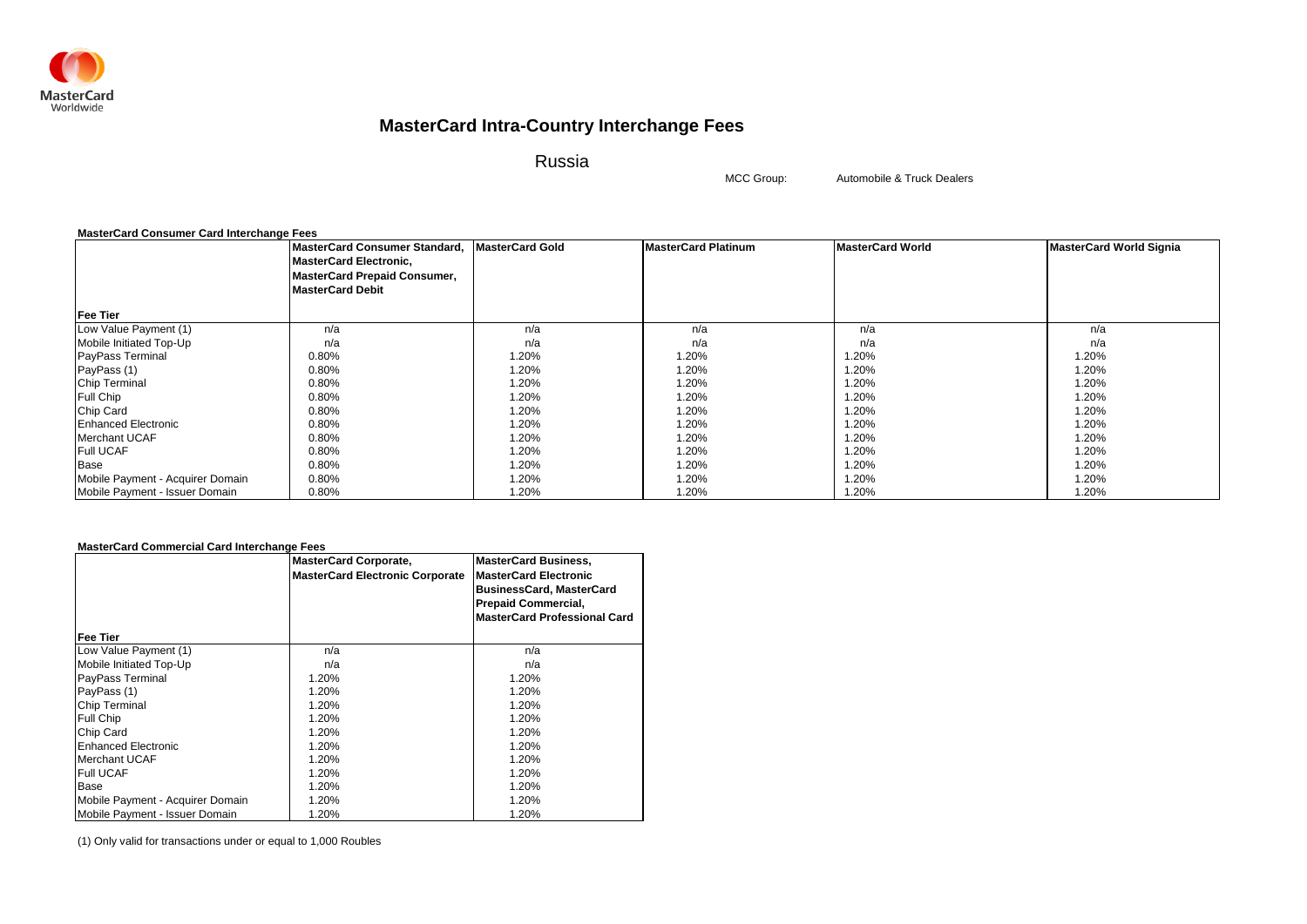

Russia

Travel Agencies

MCC Group:

### **MasterCard Consumer Card Interchange Fees**

|                                  | MasterCard Consumer Standard, MasterCard Gold<br><b>MasterCard Electronic,</b><br><b>MasterCard Prepaid Consumer,</b> |       | <b>MasterCard Platinum</b> | <b>MasterCard World</b> | <b>MasterCard World Signia</b> |
|----------------------------------|-----------------------------------------------------------------------------------------------------------------------|-------|----------------------------|-------------------------|--------------------------------|
|                                  | <b>MasterCard Debit</b>                                                                                               |       |                            |                         |                                |
| <b>Fee Tier</b>                  |                                                                                                                       |       |                            |                         |                                |
| Low Value Payment (1)            | n/a                                                                                                                   | n/a   | n/a                        | n/a                     | n/a                            |
| Mobile Initiated Top-Up          | n/a                                                                                                                   | n/a   | n/a                        | n/a                     | n/a                            |
| PayPass Terminal                 | 1.00%                                                                                                                 | 1.00% | 1.00%                      | 1.00%                   | 1.00%                          |
| PayPass (1)                      | 1.00%                                                                                                                 | 1.00% | 1.00%                      | .00%                    | 1.00%                          |
| Chip Terminal                    | 1.00%                                                                                                                 | 1.00% | 1.00%                      | $1.00\%$                | 1.00%                          |
| Full Chip                        | 1.00%                                                                                                                 | 1.00% | 1.00%                      | .00%                    | 1.00%                          |
| Chip Card                        | 1.00%                                                                                                                 | 1.00% | 1.00%                      | 1.00%                   | 1.00%                          |
| <b>Enhanced Electronic</b>       | 1.00%                                                                                                                 | 1.00% | 1.00%                      | 1.00%                   | 1.00%                          |
| Merchant UCAF                    | 1.00%                                                                                                                 | 1.00% | 1.00%                      | 1.00%                   | 1.00%                          |
| <b>Full UCAF</b>                 | 1.00%                                                                                                                 | 1.00% | 1.00%                      | .00%                    | 1.00%                          |
| Base                             | 1.00%                                                                                                                 | 1.00% | 1.00%                      | 1.00%                   | 1.00%                          |
| Mobile Payment - Acquirer Domain | 1.00%                                                                                                                 | 1.00% | 1.00%                      | 1.00%                   | 1.00%                          |
| Mobile Payment - Issuer Domain   | 1.00%                                                                                                                 | 1.00% | 1.00%                      | 1.00%                   | 1.00%                          |

### **MasterCard Commercial Card Interchange Fees**

|                                  | <b>MasterCard Corporate,</b><br><b>MasterCard Electronic Corporate</b> | <b>MasterCard Business,</b><br><b>MasterCard Electronic</b><br><b>BusinessCard, MasterCard</b> |
|----------------------------------|------------------------------------------------------------------------|------------------------------------------------------------------------------------------------|
|                                  |                                                                        | <b>Prepaid Commercial,</b>                                                                     |
| Fee Tier                         |                                                                        | <b>MasterCard Professional Card</b>                                                            |
| Low Value Payment (1)            | n/a                                                                    | n/a                                                                                            |
| Mobile Initiated Top-Up          | n/a                                                                    | n/a                                                                                            |
| PayPass Terminal                 | 1.00%                                                                  | 1.00%                                                                                          |
| PayPass (1)                      | 1.00%                                                                  | 1.00%                                                                                          |
| <b>Chip Terminal</b>             | 1.00%                                                                  | 1.00%                                                                                          |
| Full Chip                        | 1.00%                                                                  | 1.00%                                                                                          |
| Chip Card                        | 1.00%                                                                  | 1.00%                                                                                          |
| <b>Enhanced Electronic</b>       | 1.00%                                                                  | 1.00%                                                                                          |
| <b>Merchant UCAF</b>             | 1.00%                                                                  | 1.00%                                                                                          |
| <b>Full UCAF</b>                 | 1.00%                                                                  | 1.00%                                                                                          |
| Base                             | 1.00%                                                                  | 1.00%                                                                                          |
| Mobile Payment - Acquirer Domain | 1.00%                                                                  | 1.00%                                                                                          |
| Mobile Payment - Issuer Domain   | 1.00%                                                                  | 1.00%                                                                                          |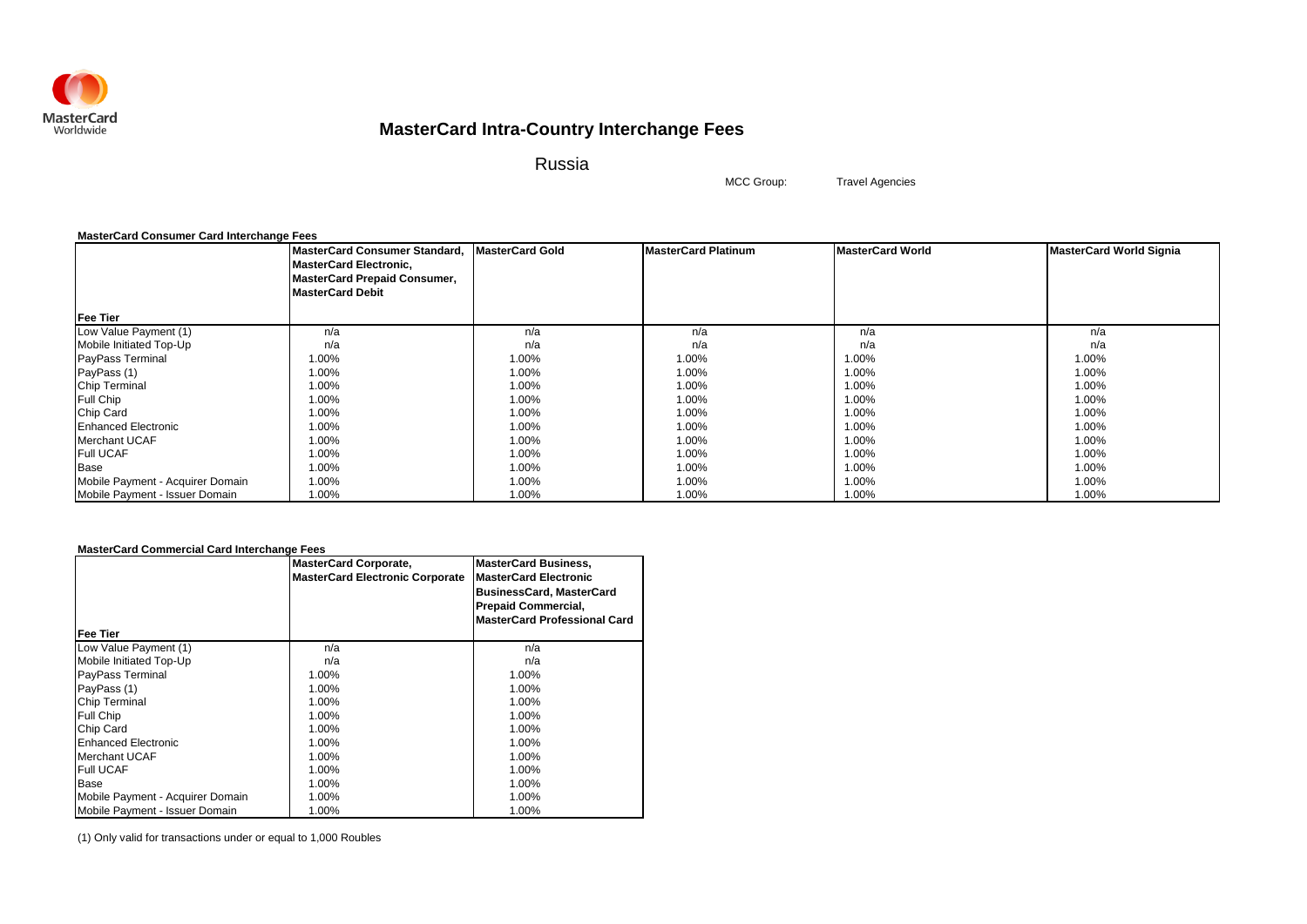

Russia

MCC Group: Public School

### **MasterCard Consumer Card Interchange Fees**

| <b>Fee Tier</b>                  | MasterCard Consumer Standard. MasterCard Gold |       | <b>MasterCard Platinum</b> | <b>MasterCard World</b> | MasterCard World Signia |
|----------------------------------|-----------------------------------------------|-------|----------------------------|-------------------------|-------------------------|
| Low Value Payment (1)            | n/a                                           | n/a   | n/a                        | n/a                     | n/a                     |
| Mobile Initiated Top-Up          | n/a                                           | n/a   | n/a                        | n/a                     | n/a                     |
| <b>PayPass Terminal</b>          | 1.00%                                         | 1.00% | 1.00%                      | 1.00%                   | 1.00%                   |
| PayPass (1)                      | 1.00%                                         | 1.00% | 1.00%                      | 1.00%                   | 1.00%                   |
| Chip Terminal                    | 1.00%                                         | 1.00% | 1.00%                      | 1.00%                   | 1.00%                   |
| <b>Full Chip</b>                 | 1.00%                                         | 1.00% | 1.00%                      | 1.00%                   | 1.00%                   |
| Chip Card                        | 1.00%                                         | 1.00% | 1.00%                      | 1.00%                   | 1.00%                   |
| <b>Enhanced Electronic</b>       | 1.00%                                         | 1.00% | 1.00%                      | 1.00%                   | 1.00%                   |
| Merchant UCAF                    | 1.00%                                         | 1.00% | 1.00%                      | 1.00%                   | 1.00%                   |
| <b>Full UCAF</b>                 | 1.00%                                         | 1.00% | 1.00%                      | 1.00%                   | 1.00%                   |
| <b>Base</b>                      | 1.00%                                         | 1.00% | 1.00%                      | 1.00%                   | 1.00%                   |
| Mobile Payment - Acquirer Domain | 1.00%                                         | 1.00% | 1.00%                      | 1.00%                   | 1.00%                   |
| Mobile Payment - Issuer Domain   | 1.00%                                         | 1.00% | 1.00%                      | 1.00%                   | 1.00%                   |

### **MasterCard Commercial Card Interchange Fees**

| <b>Fee Tier</b>                  | <b>MasterCard Corporate,</b> | <b>MasterCard Business,</b> |
|----------------------------------|------------------------------|-----------------------------|
| Low Value Payment (1)            | n/a                          | n/a                         |
| Mobile Initiated Top-Up          | n/a                          | n/a                         |
| <b>PayPass Terminal</b>          | 1.00%                        | 1.00%                       |
| PayPass (1)                      | 1.00%                        | 1.00%                       |
| <b>Chip Terminal</b>             | 1.00%                        | 1.00%                       |
| Full Chip                        | 1.00%                        | 1.00%                       |
| Chip Card                        | 1.00%                        | 1.00%                       |
| <b>Enhanced Electronic</b>       | 1.00%                        | 1.00%                       |
| Merchant UCAF                    | 1.00%                        | 1.00%                       |
| <b>Full UCAF</b>                 | 1.00%                        | 1.00%                       |
| Base                             | 1.00%                        | 1.00%                       |
| Mobile Payment - Acquirer Domain | 1.00%                        | 1.00%                       |
| Mobile Payment - Issuer Domain   | 1.00%                        | 1.00%                       |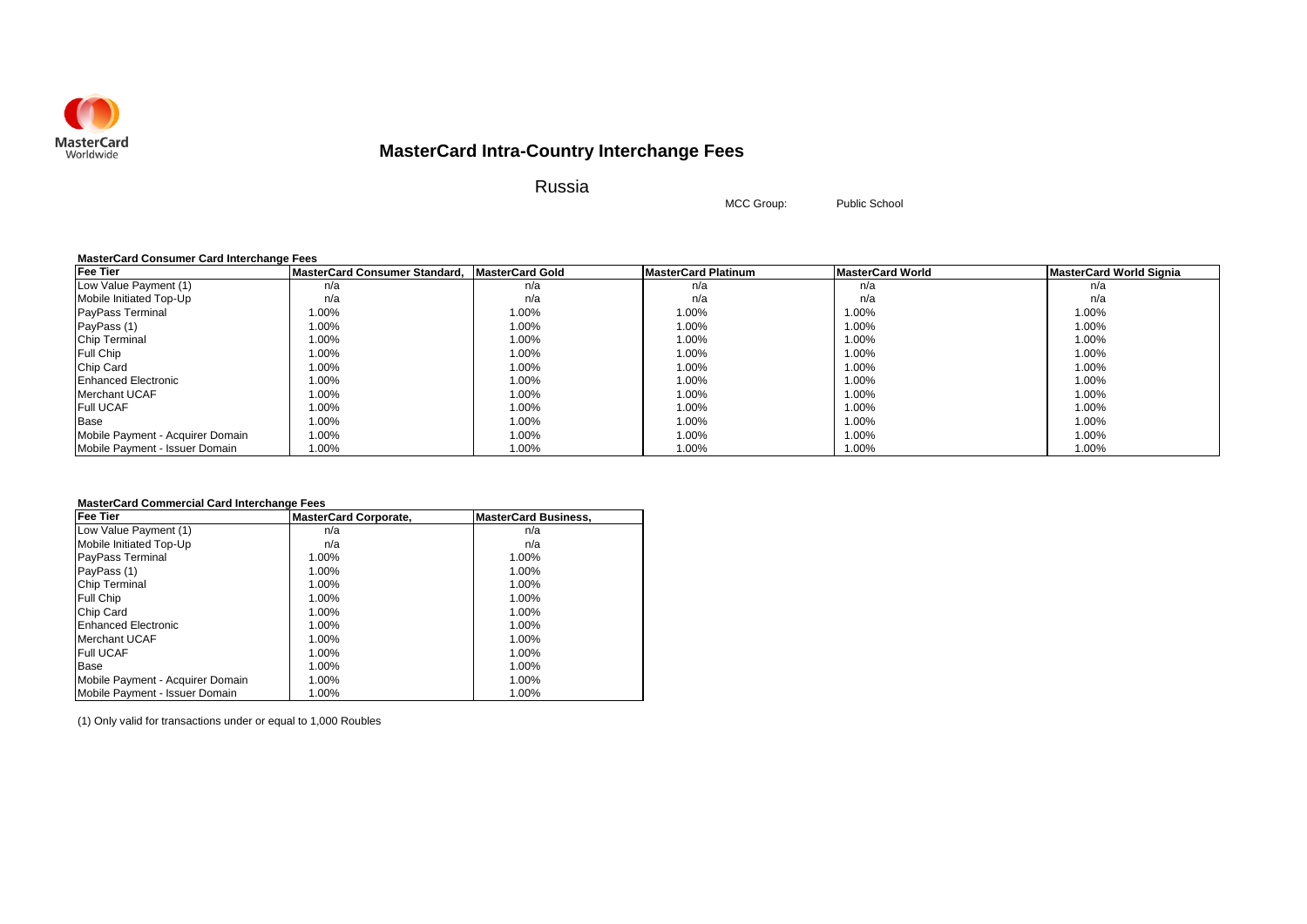

Russia

MCC Group: Groceries

#### **MasterCard Consumer Card Interchange Fees**

|                                  | MasterCard Consumer Standard,       | <b>MasterCard Gold</b> | <b>MasterCard Platinum</b> | <b>MasterCard World</b> | <b>MasterCard World Signia</b> |
|----------------------------------|-------------------------------------|------------------------|----------------------------|-------------------------|--------------------------------|
|                                  | <b>MasterCard Electronic,</b>       |                        |                            |                         |                                |
|                                  | <b>MasterCard Prepaid Consumer,</b> |                        |                            |                         |                                |
|                                  | <b>MasterCard Debit</b>             |                        |                            |                         |                                |
|                                  |                                     |                        |                            |                         |                                |
|                                  |                                     |                        |                            |                         |                                |
| <b>Fee Tier</b>                  |                                     |                        |                            |                         |                                |
| Low Value Payment (1)            | n/a                                 | n/a                    | n/a                        | n/a                     | n/a                            |
| Mobile Initiated Top-Up          | n/a                                 | n/a                    | n/a                        | n/a                     | n/a                            |
| PayPass Terminal                 | 1.20%                               | 1.20%                  | 1.20%                      | 1.20%                   | 1.20%                          |
| PayPass (1)                      | 1.30%                               | 1.30%                  | 1.30%                      | 1.30%                   | 1.30%                          |
| <b>Chip Terminal</b>             | 1.30%                               | 1.30%                  | 1.30%                      | 1.30%                   | 1.30%                          |
| Full Chip                        | 1.30%                               | 1.30%                  | 1.30%                      | 1.30%                   | 1.30%                          |
| Chip Card                        | 1.30%                               | 1.30%                  | 1.30%                      | 1.30%                   | 1.30%                          |
| <b>Enhanced Electronic</b>       | 1.30%                               | 1.30%                  | 1.30%                      | 1.30%                   | 1.30%                          |
| <b>Merchant UCAF</b>             | 1.10%                               | 1.15%                  | 1.30%                      | 1.30%                   | 1.30%                          |
| <b>Full UCAF</b>                 | 1.20%                               | 1.25%                  | 1.30%                      | 1.30%                   | 1.30%                          |
| Base                             | 1.70%                               | 1.75%                  | 2.00%                      | 2.10%                   | 2.10%                          |
| Mobile Payment - Acquirer Domain | 1.10%                               | 1.15%                  | 1.30%                      | 1.30%                   | 1.30%                          |
| Mobile Payment - Issuer Domain   | 1.20%                               | 1.25%                  | 1.30%                      | 1.30%                   | 1.30%                          |

### **MasterCard Commercial Card Interchange Fees**

|                                  | <b>MasterCard Corporate,</b><br><b>MasterCard Electronic Corporate</b> | <b>MasterCard Business,</b><br><b>MasterCard Electronic</b><br><b>BusinessCard, MasterCard</b><br><b>Prepaid Commercial,</b><br><b>MasterCard Professional Card</b> |
|----------------------------------|------------------------------------------------------------------------|---------------------------------------------------------------------------------------------------------------------------------------------------------------------|
| Fee Tier                         |                                                                        |                                                                                                                                                                     |
| Low Value Payment (1)            | n/a                                                                    | n/a                                                                                                                                                                 |
| Mobile Initiated Top-Up          | n/a                                                                    | n/a                                                                                                                                                                 |
| <b>PayPass Terminal</b>          | 1.75%                                                                  | 1.65%                                                                                                                                                               |
| PayPass (1)                      | 1.95%                                                                  | 1.85%                                                                                                                                                               |
| <b>Chip Terminal</b>             | 1.85%                                                                  | 1.75%                                                                                                                                                               |
| Full Chip                        | 1.95%                                                                  | 1.85%                                                                                                                                                               |
| Chip Card                        | 2.05%                                                                  | 1.95%                                                                                                                                                               |
| Enhanced Electronic              | 1.95%                                                                  | 1.85%                                                                                                                                                               |
| Merchant UCAF                    | 1.55%                                                                  | 1.45%                                                                                                                                                               |
| <b>Full UCAF</b>                 | 1.65%                                                                  | 1.55%                                                                                                                                                               |
| <b>Base</b>                      | 2.15%                                                                  | 2.05%                                                                                                                                                               |
| Mobile Payment - Acquirer Domain | 1.55%                                                                  | 1.45%                                                                                                                                                               |
| Mobile Payment - Issuer Domain   | 1.65%                                                                  | 1.55%                                                                                                                                                               |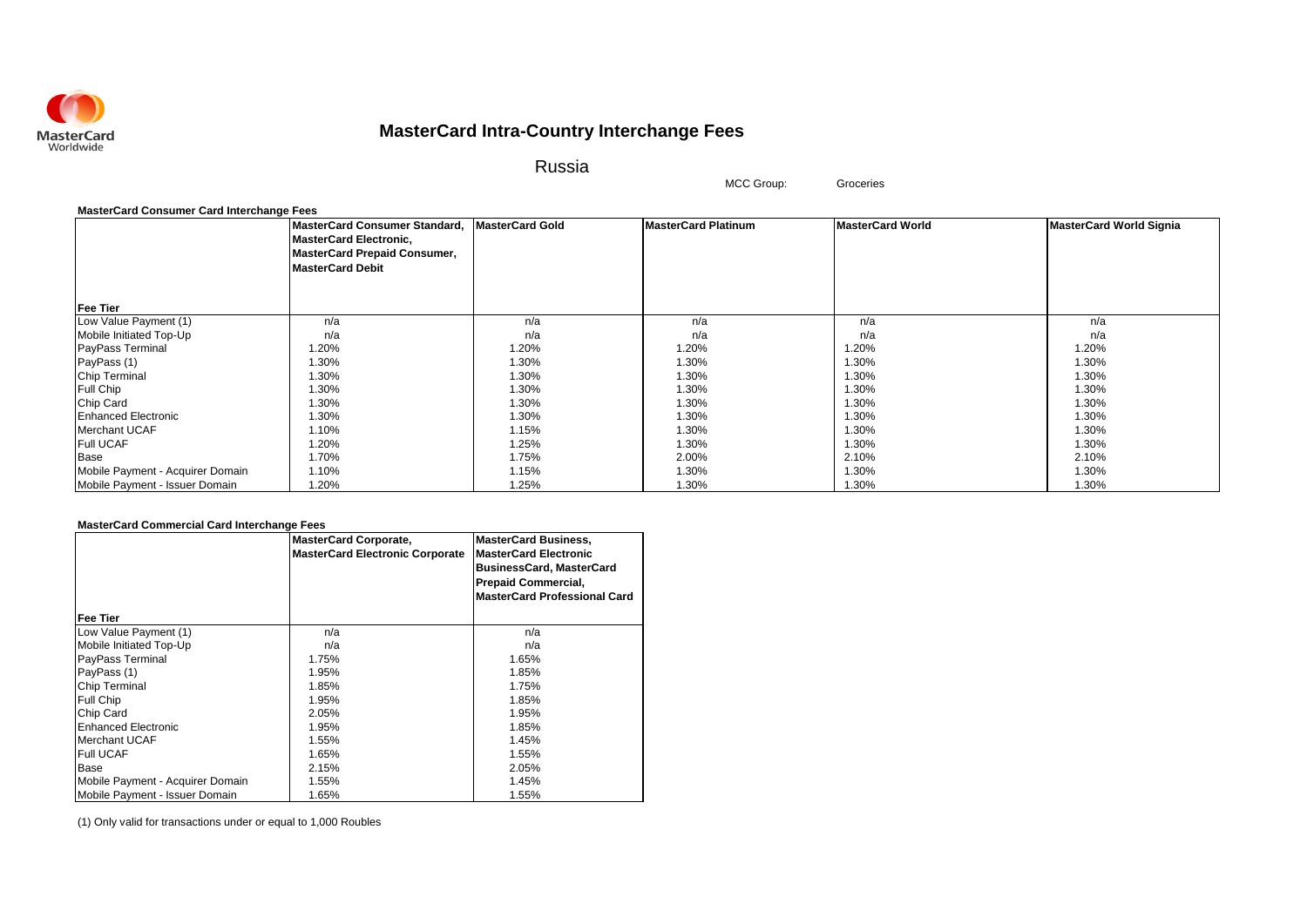

Russia

MCC Group:

> Requires pre-approval by MasterCard and use of MasterCard Assigned ID High Volume Groceries

### **MasterCard Consumer Card Interchange Fees**

|                                  | MasterCard Consumer Standard, MasterCard Gold<br><b>MasterCard Electronic,</b> |       | <b>MasterCard Platinum</b> | <b>MasterCard World</b> | <b>MasterCard World Signia</b> |
|----------------------------------|--------------------------------------------------------------------------------|-------|----------------------------|-------------------------|--------------------------------|
|                                  | <b>MasterCard Prepaid Consumer,</b>                                            |       |                            |                         |                                |
|                                  | <b>MasterCard Debit</b>                                                        |       |                            |                         |                                |
|                                  |                                                                                |       |                            |                         |                                |
| <b>Fee Tier</b>                  |                                                                                |       |                            |                         |                                |
| Low Value Payment (1)            | n/a                                                                            | n/a   | n/a                        | n/a                     | n/a                            |
| Mobile Initiated Top-Up          | n/a                                                                            | n/a   | n/a                        | n/a                     | n/a                            |
| PayPass Terminal                 | 0.75%                                                                          | 0.75% | 0.75%                      | 0.75%                   | 0.75%                          |
| PayPass (1)                      | 0.80%                                                                          | 0.80% | 0.80%                      | 0.80%                   | 0.80%                          |
| Chip Terminal                    | 0.80%                                                                          | 0.80% | 0.80%                      | 0.80%                   | 0.80%                          |
| <b>Full Chip</b>                 | 0.80%                                                                          | 0.80% | 0.80%                      | 0.80%                   | 0.80%                          |
| Chip Card                        | 1.30%                                                                          | 1.30% | 1.30%                      | 1.30%                   | 1.30%                          |
| <b>Enhanced Electronic</b>       | 1.30%                                                                          | 1.30% | 1.30%                      | 1.30%                   | 1.30%                          |
| <b>Merchant UCAF</b>             | 0.80%                                                                          | 0.80% | 0.80%                      | 0.80%                   | 0.80%                          |
| <b>Full UCAF</b>                 | 0.80%                                                                          | 0.80% | 0.80%                      | 0.80%                   | 0.80%                          |
| Base                             | 1.70%                                                                          | 1.75% | 2.00%                      | 2.10%                   | 2.10%                          |
| Mobile Payment - Acquirer Domain | 0.80%                                                                          | 0.80% | 0.80%                      | 0.80%                   | 0.80%                          |
| Mobile Payment - Issuer Domain   | 0.80%                                                                          | 0.80% | 0.80%                      | 0.80%                   | 0.80%                          |

### **MasterCard Commercial Card Interchange Fees**

|                                  | <b>MasterCard Corporate,</b><br><b>MasterCard Electronic Corporate</b> | <b>MasterCard Business,</b><br><b>MasterCard Electronic</b><br><b>BusinessCard, MasterCard</b><br><b>Prepaid Commercial,</b><br><b>MasterCard Professional Card</b> |
|----------------------------------|------------------------------------------------------------------------|---------------------------------------------------------------------------------------------------------------------------------------------------------------------|
| <b>Fee Tier</b>                  |                                                                        |                                                                                                                                                                     |
| Low Value Payment (1)            | n/a                                                                    | n/a                                                                                                                                                                 |
| Mobile Initiated Top-Up          | n/a                                                                    | n/a                                                                                                                                                                 |
| PayPass Terminal                 | 0.75%                                                                  | 0.75%                                                                                                                                                               |
| PayPass (1)                      | 0.80%                                                                  | 0.80%                                                                                                                                                               |
| <b>Chip Terminal</b>             | 0.80%                                                                  | 0.80%                                                                                                                                                               |
| <b>Full Chip</b>                 | 0.80%                                                                  | 0.80%                                                                                                                                                               |
| Chip Card                        | n/a                                                                    | n/a                                                                                                                                                                 |
| <b>Enhanced Electronic</b>       | n/a                                                                    | n/a                                                                                                                                                                 |
| Merchant UCAF                    | 0.80%                                                                  | 0.80%                                                                                                                                                               |
| <b>Full UCAF</b>                 | 0.80%                                                                  | 0.80%                                                                                                                                                               |
| Base                             | 2.15%                                                                  | 2.05%                                                                                                                                                               |
| Mobile Payment - Acquirer Domain | 0.80%                                                                  | 0.80%                                                                                                                                                               |
| Mobile Payment - Issuer Domain   | 0.80%                                                                  | 0.80%                                                                                                                                                               |

(1) Only valid for transactions under or equal to 1,000 Roubles

See Very High and High Volume Groceries MCC Application Form (in Russia MOL folder)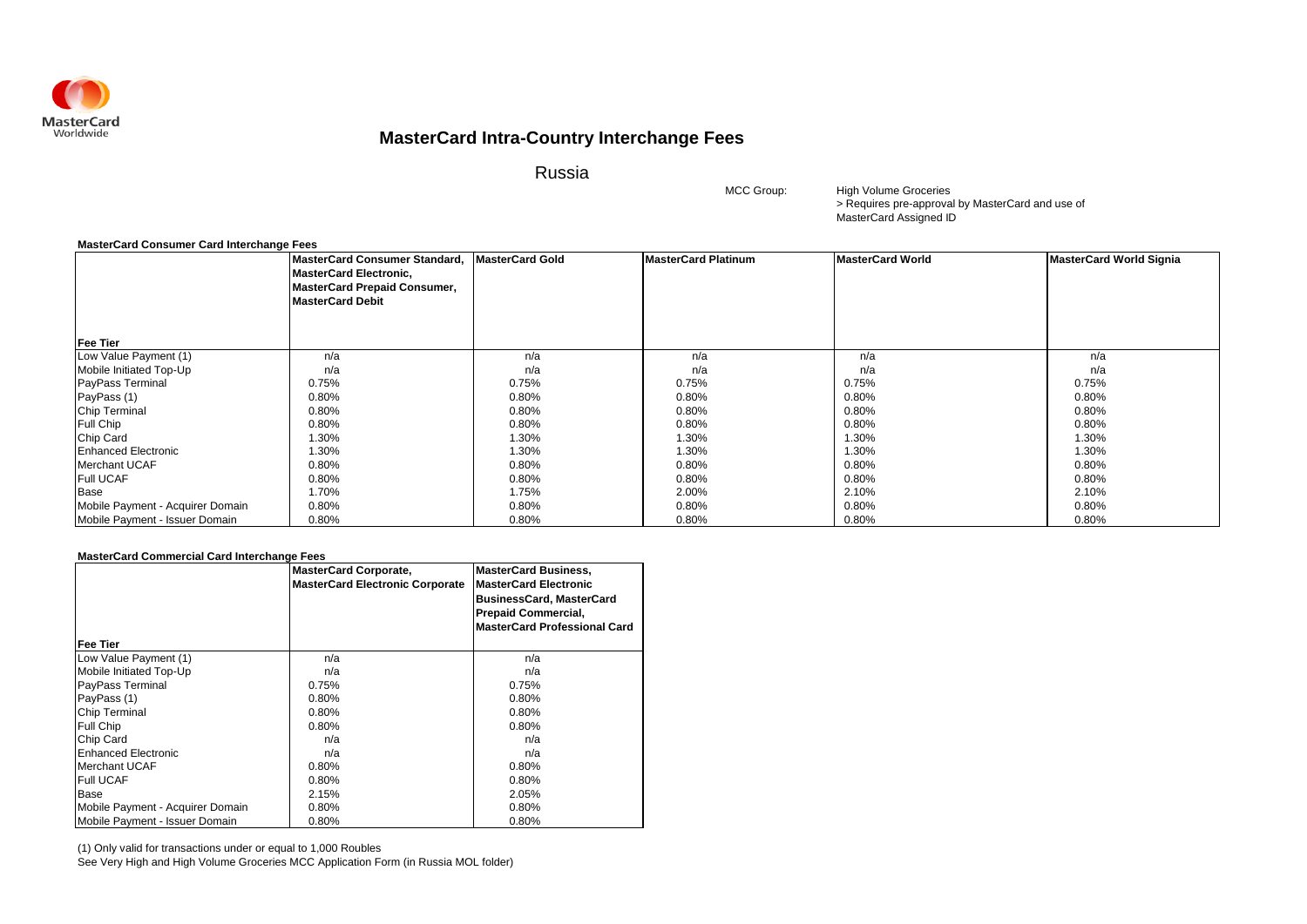

Russia

MCC Group:

> Requires pre-approval by MasterCard and use of MasterCard Assigned ID Very High Volume Groceries

#### **MasterCard Consumer Card Interchange Fees**

|                                  | MasterCard Consumer Standard,<br><b>MasterCard Electronic,</b><br><b>MasterCard Prepaid Consumer,</b><br><b>MasterCard Debit</b> | <b>MasterCard Gold</b> | <b>MasterCard Platinum</b> | <b>MasterCard World</b> | <b>MasterCard World Signia</b> |
|----------------------------------|----------------------------------------------------------------------------------------------------------------------------------|------------------------|----------------------------|-------------------------|--------------------------------|
| <b>Fee Tier</b>                  |                                                                                                                                  |                        |                            |                         |                                |
| Low Value Payment (1)            | n/a                                                                                                                              | n/a                    | n/a                        | n/a                     | n/a                            |
| Mobile Initiated Top-Up          | n/a                                                                                                                              | n/a                    | n/a                        | n/a                     | n/a                            |
| PayPass Terminal                 | 0.45%                                                                                                                            | 0.45%                  | 0.45%                      | 0.45%                   | 0.45%                          |
| PayPass (1)                      | 0.50%                                                                                                                            | 0.50%                  | 0.50%                      | 0.50%                   | 0.50%                          |
| Chip Terminal                    | 0.50%                                                                                                                            | 0.50%                  | 0.50%                      | 0.50%                   | 0.50%                          |
| Full Chip                        | 0.50%                                                                                                                            | 0.50%                  | 0.50%                      | 0.50%                   | 0.50%                          |
| Chip Card                        | 1.30%                                                                                                                            | 1.30%                  | 1.30%                      | 1.30%                   | 1.30%                          |
| <b>Enhanced Electronic</b>       | 1.30%                                                                                                                            | 1.30%                  | 1.30%                      | 1.30%                   | 1.30%                          |
| <b>Merchant UCAF</b>             | 0.50%                                                                                                                            | 0.50%                  | 0.50%                      | 0.50%                   | 0.50%                          |
| <b>Full UCAF</b>                 | 0.50%                                                                                                                            | 0.50%                  | 0.50%                      | 0.50%                   | 0.50%                          |
| Base                             | 1.70%                                                                                                                            | 1.75%                  | 2.00%                      | 2.10%                   | 2.10%                          |
| Mobile Payment - Acquirer Domain | 0.50%                                                                                                                            | 0.50%                  | 0.50%                      | 0.50%                   | 0.50%                          |
| Mobile Payment - Issuer Domain   | 0.50%                                                                                                                            | 0.50%                  | 0.50%                      | 0.50%                   | 0.50%                          |

### **MasterCard Commercial Card Interchange Fees**

|                                  | <b>MasterCard Corporate,</b><br><b>MasterCard Electronic Corporate</b> | <b>MasterCard Business,</b><br><b>MasterCard Electronic</b><br><b>BusinessCard, MasterCard</b><br><b>Prepaid Commercial,</b><br><b>MasterCard Professional Card</b> |
|----------------------------------|------------------------------------------------------------------------|---------------------------------------------------------------------------------------------------------------------------------------------------------------------|
| Fee Tier                         |                                                                        |                                                                                                                                                                     |
| Low Value Payment (1)            | n/a                                                                    | n/a                                                                                                                                                                 |
| Mobile Initiated Top-Up          | n/a                                                                    | n/a                                                                                                                                                                 |
| <b>PayPass Terminal</b>          | 0.45%                                                                  | 0.45%                                                                                                                                                               |
| PayPass (1)                      | 0.50%                                                                  | 0.50%                                                                                                                                                               |
| <b>Chip Terminal</b>             | 0.50%                                                                  | 0.50%                                                                                                                                                               |
| <b>Full Chip</b>                 | 0.50%                                                                  | 0.50%                                                                                                                                                               |
| Chip Card                        | n/a                                                                    | n/a                                                                                                                                                                 |
| <b>Enhanced Electronic</b>       | n/a                                                                    | n/a                                                                                                                                                                 |
| <b>Merchant UCAF</b>             | 0.50%                                                                  | 0.50%                                                                                                                                                               |
| <b>Full UCAF</b>                 | 0.50%                                                                  | 0.50%                                                                                                                                                               |
| Base                             | 2.15%                                                                  | 2.05%                                                                                                                                                               |
| Mobile Payment - Acquirer Domain | 0.50%                                                                  | 0.50%                                                                                                                                                               |
| Mobile Payment - Issuer Domain   | 0.50%                                                                  | 0.50%                                                                                                                                                               |

(1) Only valid for transactions under or equal to 1,000 Roubles See Very High and High Volume Groceries MCC Application Form (in Russia MOL folder)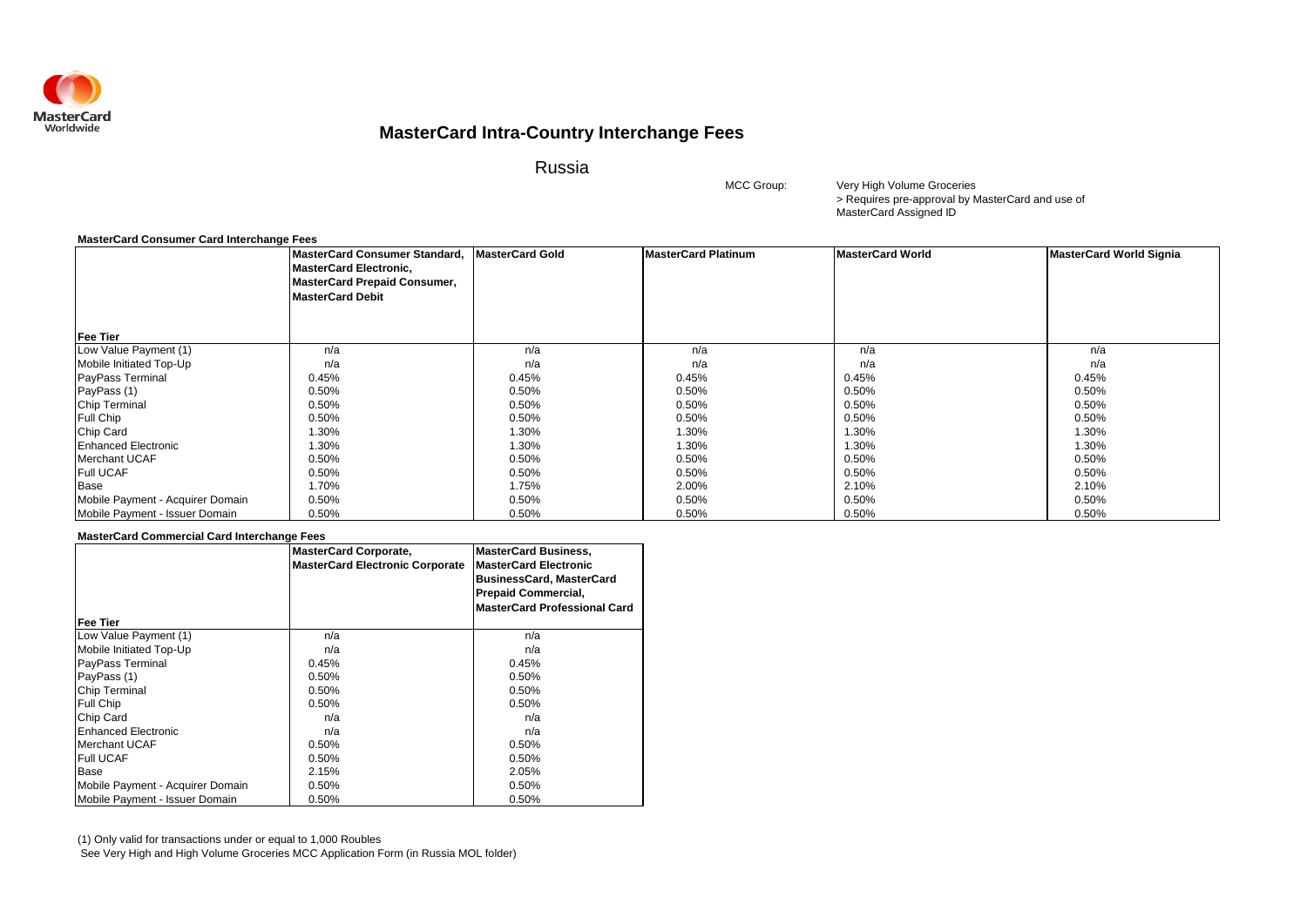

Russia

MCC Group:

> Requires pre-approval by MasterCard and use of MasterCard Assigned ID Tax Payments

#### **MasterCard Consumer Card Interchange Fees**

|                                  | MasterCard Consumer Standard, MasterCard Gold<br><b>MasterCard Electronic,</b><br><b>MasterCard Prepaid Consumer,</b><br><b>MasterCard Debit</b> |          | <b>MasterCard Platinum</b> | <b>MasterCard World</b> | <b>MasterCard World Signia</b> |
|----------------------------------|--------------------------------------------------------------------------------------------------------------------------------------------------|----------|----------------------------|-------------------------|--------------------------------|
| <b>Fee Tier</b>                  |                                                                                                                                                  |          |                            |                         |                                |
| Low Value Payment (1)            | n/a                                                                                                                                              | n/a      | n/a                        | n/a                     | n/a                            |
| Mobile Initiated Top-Up          | n/a                                                                                                                                              | n/a      | n/a                        | n/a                     | n/a                            |
| PayPass Terminal                 | 0.00%                                                                                                                                            | 0.00%    | $0.00\%$                   | $0.00\%$                | $0.00\%$                       |
| PayPass (1)                      | 0.00%                                                                                                                                            | 0.00%    | 0.00%                      | $0.00\%$                | 0.00%                          |
| Chip Terminal                    | 0.00%                                                                                                                                            | 0.00%    | 0.00%                      | $0.00\%$                | 0.00%                          |
| Full Chip                        | $0.00\%$                                                                                                                                         | $0.00\%$ | $0.00\%$                   | $0.00\%$                | $0.00\%$                       |
| Chip Card                        | 0.00%                                                                                                                                            | $0.00\%$ | $0.00\%$                   | $0.00\%$                | $0.00\%$                       |
| <b>Enhanced Electronic</b>       | 0.00%                                                                                                                                            | $0.00\%$ | $0.00\%$                   | $0.00\%$                | $0.00\%$                       |
| Merchant UCAF                    | 0.00%                                                                                                                                            | $0.00\%$ | $0.00\%$                   | $0.00\%$                | $0.00\%$                       |
| <b>Full UCAF</b>                 | 0.00%                                                                                                                                            | 0.00%    | 0.00%                      | $0.00\%$                | 0.00%                          |
| Base                             | 0.00%                                                                                                                                            | $0.00\%$ | $0.00\%$                   | $0.00\%$                | $0.00\%$                       |
| Mobile Payment - Acquirer Domain | $0.00\%$                                                                                                                                         | $0.00\%$ | $0.00\%$                   | $0.00\%$                | $0.00\%$                       |
| Mobile Payment - Issuer Domain   | 0.00%                                                                                                                                            | $0.00\%$ | $0.00\%$                   | $0.00\%$                | $0.00\%$                       |

### **MasterCard Commercial Card Interchange Fees**

| <b>Fee Tier</b>                  | <b>MasterCard Corporate,</b><br><b>MasterCard Electronic Corporate</b> | <b>MasterCard Business,</b><br><b>MasterCard Electronic</b><br><b>BusinessCard, MasterCard</b><br><b>Prepaid Commercial,</b><br><b>MasterCard Professional Card</b> |
|----------------------------------|------------------------------------------------------------------------|---------------------------------------------------------------------------------------------------------------------------------------------------------------------|
| Low Value Payment (1)            | n/a                                                                    | n/a                                                                                                                                                                 |
| Mobile Initiated Top-Up          | n/a                                                                    | n/a                                                                                                                                                                 |
| PayPass Terminal                 | $0.00\%$                                                               | $0.00\%$                                                                                                                                                            |
| PayPass (1)                      | $0.00\%$                                                               | 0.00%                                                                                                                                                               |
| <b>Chip Terminal</b>             | $0.00\%$                                                               | $0.00\%$                                                                                                                                                            |
| <b>Full Chip</b>                 | $0.00\%$                                                               | $0.00\%$                                                                                                                                                            |
| Chip Card                        | $0.00\%$                                                               | $0.00\%$                                                                                                                                                            |
| <b>Enhanced Electronic</b>       | $0.00\%$                                                               | $0.00\%$                                                                                                                                                            |
| Merchant UCAF                    | $0.00\%$                                                               | $0.00\%$                                                                                                                                                            |
| <b>Full UCAF</b>                 | $0.00\%$                                                               | $0.00\%$                                                                                                                                                            |
| Base                             | $0.00\%$                                                               | $0.00\%$                                                                                                                                                            |
| Mobile Payment - Acquirer Domain | $0.00\%$                                                               | $0.00\%$                                                                                                                                                            |
| Mobile Payment - Issuer Domain   | $0.00\%$                                                               | $0.00\%$                                                                                                                                                            |

(1) Only valid for transactions under or equal to 1,000 Roubles

See Tax Payments MCC Application Form (in Russia MOL folder)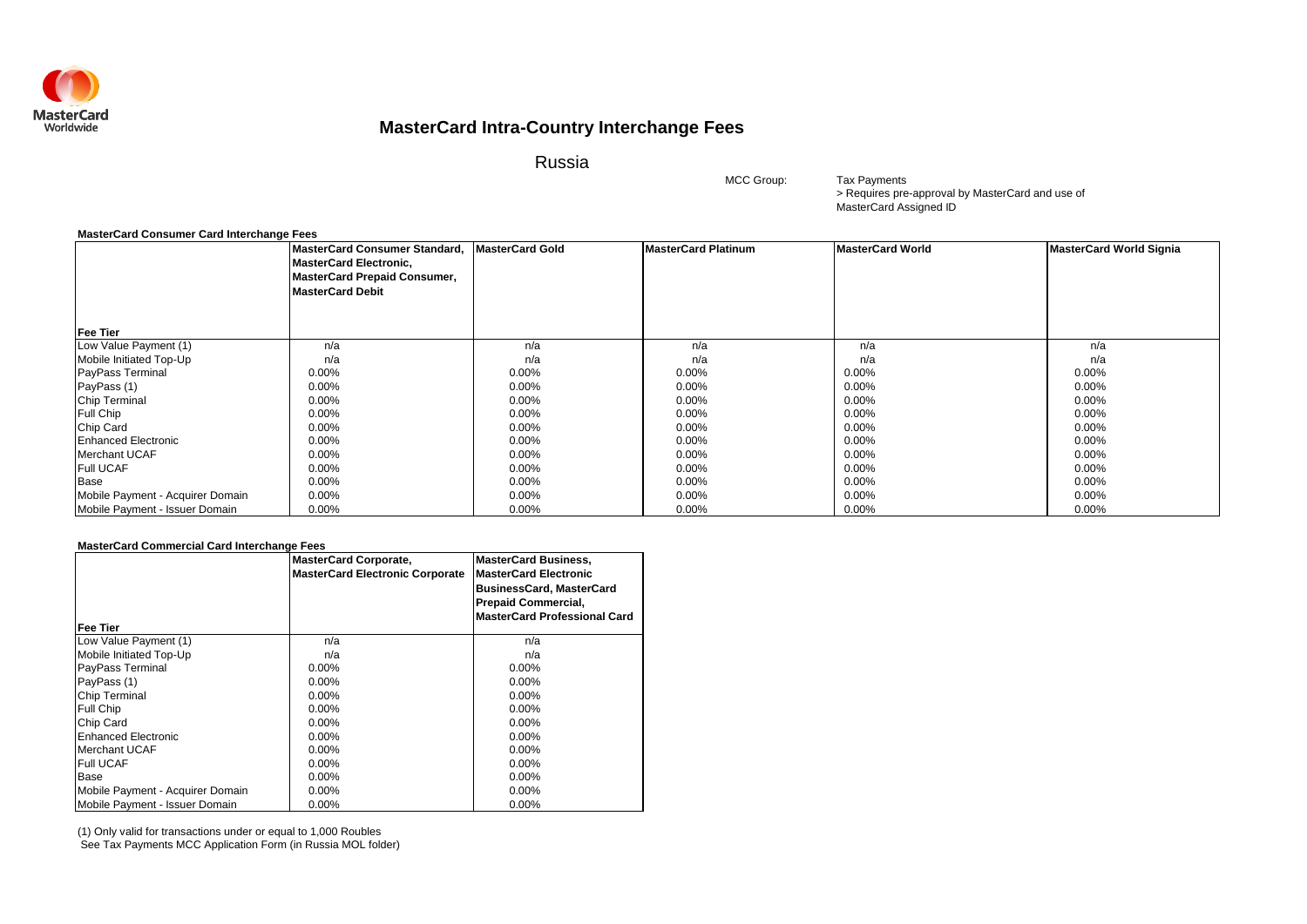

Russia

MCC Group:

> Requires pre-approval by MasterCard and use of MasterCard Assigned ID Children's Wear and Toys Stores

### **MasterCard Consumer Card Interchange Fees**

|                                  | MasterCard Consumer Standard, MasterCard Gold<br><b>MasterCard Electronic,</b><br><b>MasterCard Prepaid Consumer,</b><br><b>MasterCard Debit</b> |       | <b>MasterCard Platinum</b> | <b>MasterCard World</b> | <b>MasterCard World Signia</b> |
|----------------------------------|--------------------------------------------------------------------------------------------------------------------------------------------------|-------|----------------------------|-------------------------|--------------------------------|
| <b>Fee Tier</b>                  |                                                                                                                                                  |       |                            |                         |                                |
| Low Value Payment (1)            | n/a                                                                                                                                              | n/a   | n/a                        | n/a                     | n/a                            |
| Mobile Initiated Top-Up          | n/a                                                                                                                                              | n/a   | n/a                        | n/a                     | n/a                            |
| PayPass Terminal                 | 1.20%                                                                                                                                            | 1.20% | 1.20%                      | 1.20%                   | 1.20%                          |
| PayPass (1)                      | 1.20%                                                                                                                                            | 1.20% | 1.20%                      | 1.20%                   | 1.20%                          |
| <b>Chip Terminal</b>             | 1.20%                                                                                                                                            | 1.20% | 1.20%                      | 1.20%                   | 1.20%                          |
| <b>Full Chip</b>                 | 1.20%                                                                                                                                            | 1.20% | 1.20%                      | 1.20%                   | 1.20%                          |
| Chip Card                        | 1.20%                                                                                                                                            | 1.20% | 1.20%                      | .20%                    | 1.20%                          |
| <b>Enhanced Electronic</b>       | 1.20%                                                                                                                                            | 1.20% | 1.20%                      | 1.20%                   | 1.20%                          |
| <b>Merchant UCAF</b>             | 1.20%                                                                                                                                            | 1.20% | 1.20%                      | 1.20%                   | 1.20%                          |
| <b>Full UCAF</b>                 | 1.20%                                                                                                                                            | 1.20% | 1.20%                      | 1.20%                   | 1.20%                          |
| Base                             | 1.20%                                                                                                                                            | 1.20% | 1.20%                      | 1.20%                   | 1.20%                          |
| Mobile Payment - Acquirer Domain | 1.20%                                                                                                                                            | 1.20% | 1.20%                      | 1.20%                   | 1.20%                          |
| Mobile Payment - Issuer Domain   | 1.20%                                                                                                                                            | 1.20% | 1.20%                      | .20%                    | 1.20%                          |

#### **MasterCard Commercial Card Interchange Fees**

| l Fee Tier                       | <b>MasterCard Corporate,</b><br><b>MasterCard Electronic Corporate</b> | <b>MasterCard Business,</b><br><b>MasterCard Electronic</b><br><b>BusinessCard, MasterCard</b><br><b>Prepaid Commercial,</b><br><b>MasterCard Professional Card</b> |
|----------------------------------|------------------------------------------------------------------------|---------------------------------------------------------------------------------------------------------------------------------------------------------------------|
| Low Value Payment (1)            | n/a                                                                    | n/a                                                                                                                                                                 |
| Mobile Initiated Top-Up          | n/a                                                                    | n/a                                                                                                                                                                 |
| PayPass Terminal                 | 1.20%                                                                  | 1.20%                                                                                                                                                               |
| PayPass (1)                      | 1.20%                                                                  | 1.20%                                                                                                                                                               |
| <b>Chip Terminal</b>             | 1.20%                                                                  | 1.20%                                                                                                                                                               |
| <b>Full Chip</b>                 | 1.20%                                                                  | 1.20%                                                                                                                                                               |
| Chip Card                        | 1.20%                                                                  | 1.20%                                                                                                                                                               |
| <b>Enhanced Electronic</b>       | 1.20%                                                                  | 1.20%                                                                                                                                                               |
| <b>Merchant UCAF</b>             | 1.20%                                                                  | 1.20%                                                                                                                                                               |
| <b>Full UCAF</b>                 | 1.20%                                                                  | 1.20%                                                                                                                                                               |
| Base                             | 1.20%                                                                  | 1.20%                                                                                                                                                               |
| Mobile Payment - Acquirer Domain | 1.20%                                                                  | 1.20%                                                                                                                                                               |
| Mobile Payment - Issuer Domain   | 1.20%                                                                  | 1.20%                                                                                                                                                               |

(1) Only valid for transactions under or equal to 1,000 Roubles

See Children's Goods and Toys Stores MCC Application Form (in Russia MOL folder)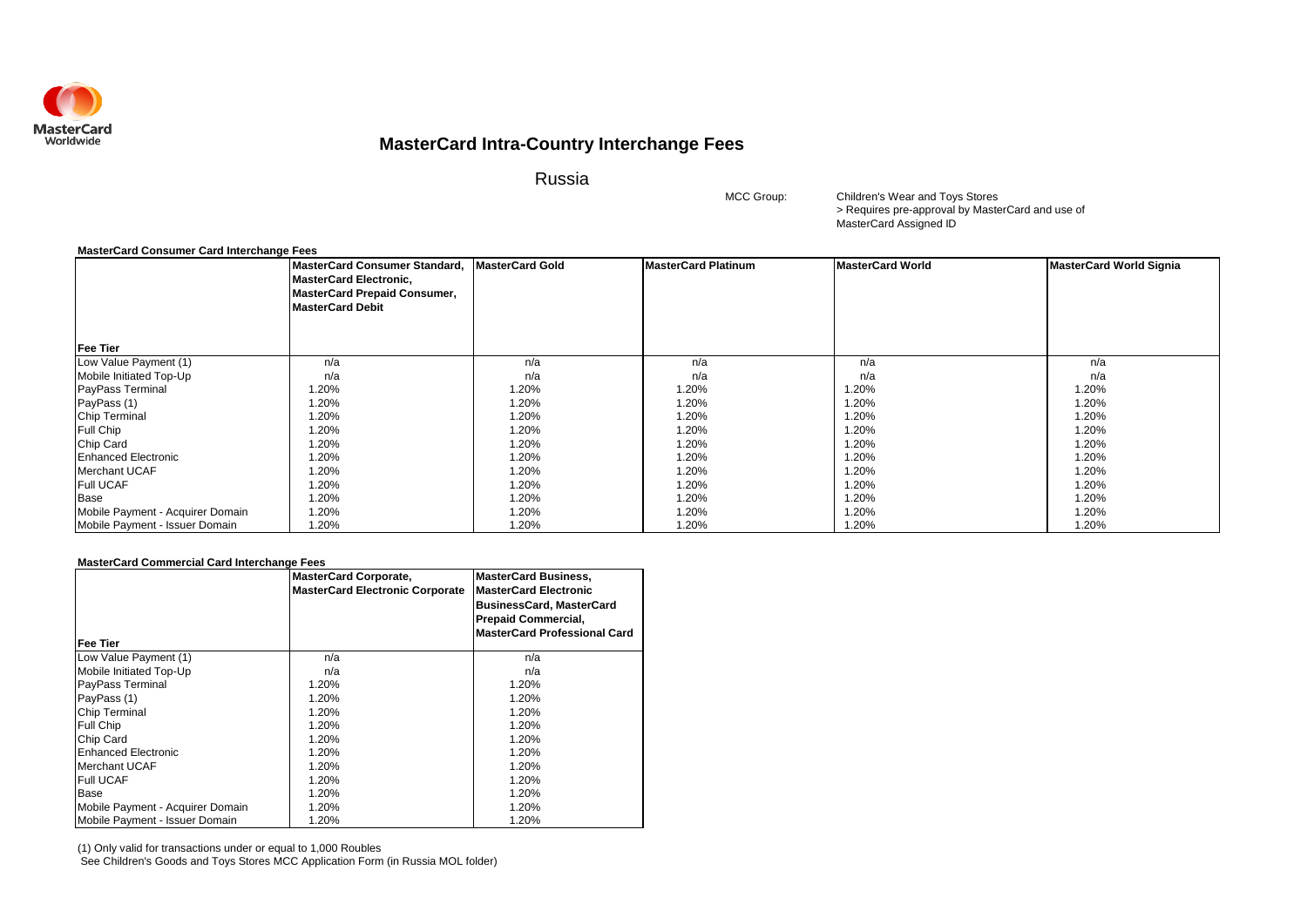

Russia

MCC Group:

Postal Services - Government Only

| <b>MasterCard Consumer Card Interchange Fees</b> |                                                                                                                           |                        |                            |                         |                                |
|--------------------------------------------------|---------------------------------------------------------------------------------------------------------------------------|------------------------|----------------------------|-------------------------|--------------------------------|
|                                                  | MasterCard Consumer Standard,<br><b>MasterCard Electronic,</b><br>MasterCard Prepaid Consumer,<br><b>MasterCard Debit</b> | <b>MasterCard Gold</b> | <b>MasterCard Platinum</b> | <b>MasterCard World</b> | <b>MasterCard World Signia</b> |
| <b>Fee Tier</b>                                  |                                                                                                                           |                        |                            |                         |                                |
| Low Value Payment (1)                            | n/a                                                                                                                       | n/a                    | n/a                        | n/a                     | n/a                            |
| Mobile Initiated Top-Up                          | n/a                                                                                                                       | n/a                    | n/a                        | n/a                     | n/a                            |
| PayPass Terminal                                 | 0.50%                                                                                                                     | 0.50%                  | 0.50%                      | 0.50%                   | 0.50%                          |
| PayPass (1)                                      | 0.60%                                                                                                                     | 0.60%                  | 0.60%                      | 0.60%                   | 0.60%                          |
| Chip Terminal                                    | 0.60%                                                                                                                     | 0.60%                  | 0.60%                      | 0.60%                   | 0.60%                          |
| Full Chip                                        | 0.60%                                                                                                                     | 0.60%                  | 0.60%                      | 0.60%                   | 0.60%                          |
| Chip Card                                        | 0.60%                                                                                                                     | 0.60%                  | 0.60%                      | 0.60%                   | 0.60%                          |
| <b>Enhanced Electronic</b>                       | 0.60%                                                                                                                     | 0.60%                  | 0.60%                      | 0.60%                   | 0.60%                          |
| <b>Merchant UCAF</b>                             | 0.60%                                                                                                                     | 0.60%                  | 0.60%                      | 0.60%                   | 0.60%                          |
| <b>Full UCAF</b>                                 | 0.60%                                                                                                                     | 0.60%                  | 0.60%                      | 0.60%                   | 0.60%                          |
| Base                                             | 0.60%                                                                                                                     | 0.60%                  | 0.60%                      | 0.60%                   | 0.60%                          |
| Mobile Payment - Acquirer Domain                 | 0.60%                                                                                                                     | 0.60%                  | 0.60%                      | 0.60%                   | 0.60%                          |
| Mobile Payment - Issuer Domain                   | 0.60%                                                                                                                     | 0.60%                  | 0.60%                      | 0.60%                   | 0.60%                          |

### **MasterCard Commercial Card Interchange Fees**

| Fee Tier                         | <b>MasterCard Corporate,</b><br><b>MasterCard Electronic Corporate</b> | <b>MasterCard Business,</b><br><b>MasterCard Electronic</b><br><b>BusinessCard, MasterCard</b><br><b>Prepaid Commercial,</b><br><b>MasterCard Professional Card</b> |
|----------------------------------|------------------------------------------------------------------------|---------------------------------------------------------------------------------------------------------------------------------------------------------------------|
| Low Value Payment (1)            | n/a                                                                    | n/a                                                                                                                                                                 |
| Mobile Initiated Top-Up          | n/a                                                                    | n/a                                                                                                                                                                 |
| <b>PayPass Terminal</b>          | 0.50%                                                                  | 0.50%                                                                                                                                                               |
| PayPass (1)                      | 0.60%                                                                  | 0.60%                                                                                                                                                               |
| <b>Chip Terminal</b>             | 0.60%                                                                  | 0.60%                                                                                                                                                               |
| <b>Full Chip</b>                 | 0.60%                                                                  | 0.60%                                                                                                                                                               |
| Chip Card                        | 0.60%                                                                  | 0.60%                                                                                                                                                               |
| <b>Enhanced Electronic</b>       | 0.60%                                                                  | 0.60%                                                                                                                                                               |
| <b>Merchant UCAF</b>             | 0.60%                                                                  | 0.60%                                                                                                                                                               |
| <b>Full UCAF</b>                 | 0.60%                                                                  | 0.60%                                                                                                                                                               |
| Base                             | 0.60%                                                                  | 0.60%                                                                                                                                                               |
| Mobile Payment - Acquirer Domain | 0.60%                                                                  | 0.60%                                                                                                                                                               |
| Mobile Payment - Issuer Domain   | 0.60%                                                                  | 0.60%                                                                                                                                                               |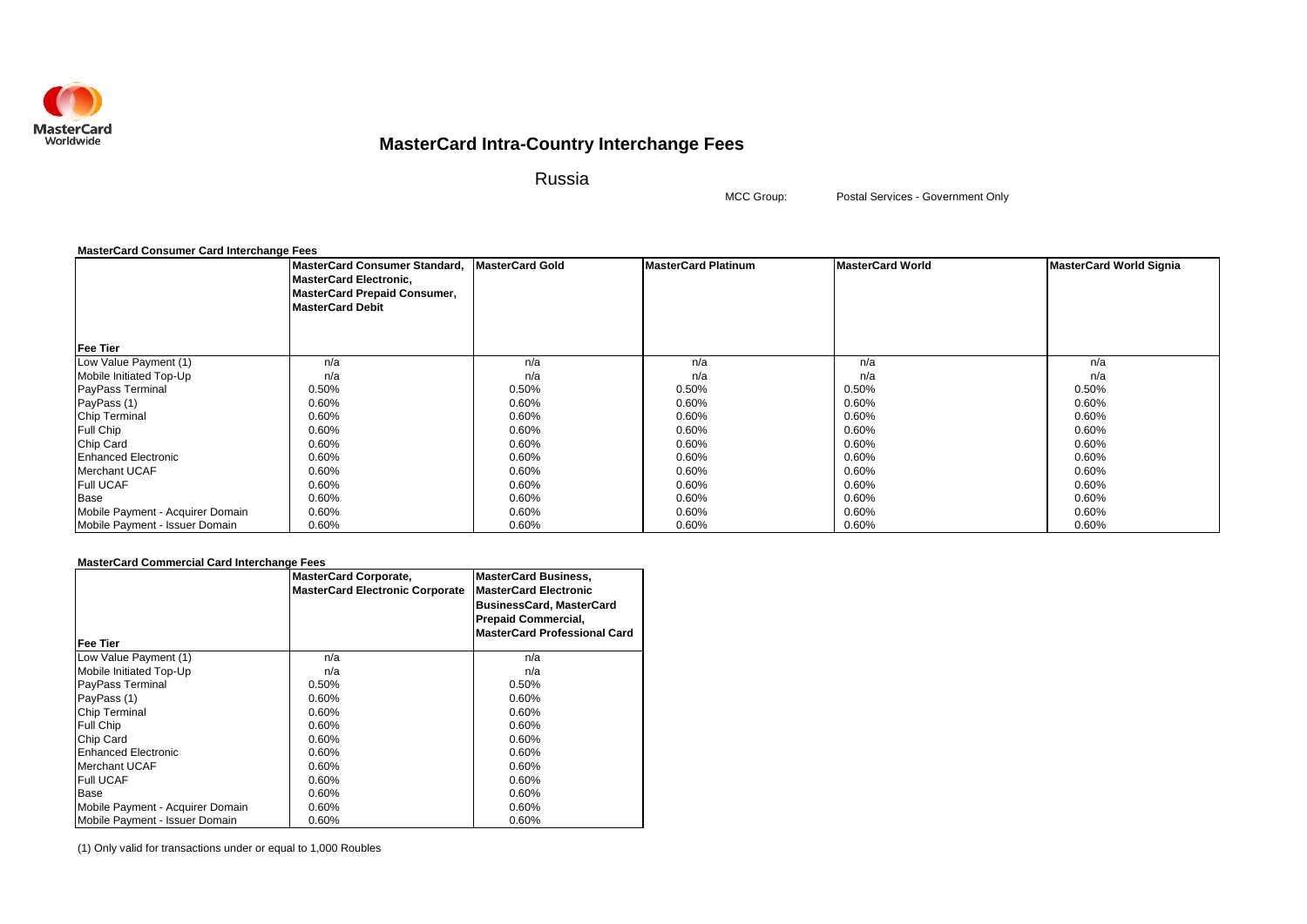

Russia

MCC Group:

|                                  | <b>Maestro, Maestro Prepaid</b> |  |
|----------------------------------|---------------------------------|--|
| Fee Tier                         |                                 |  |
| Low Value Payment (1)            | n/a                             |  |
| Mobile Initiated Top-Up          | n/a                             |  |
| PayPass Terminal                 | 0.70%                           |  |
| PayPass (1)                      | 0.90%                           |  |
| <b>Chip Terminal</b>             | 0.80%                           |  |
| Full Chip                        | 0.90%                           |  |
| Chip Card                        | 1.00%                           |  |
| <b>Chip Late Presentment</b>     | 1.00%                           |  |
| <b>PIN Verified</b>              | 0.90%                           |  |
| Signature Verified               | 1.00%                           |  |
| Secure e-commerce                | 1.10%                           |  |
| Mail Order/Telephone Order (*)   | 1.10%                           |  |
| Mobile Payment - Acquirer Domain | 1.10%                           |  |
| Mobile Payment - Issuer Domain   | 1.20%                           |  |

|                                  | <b>Maestro, Maestro Prepaid</b> |
|----------------------------------|---------------------------------|
| <b>Fee Tier</b>                  |                                 |
| Low Value Payment (1)            | n/a                             |
| Mobile Initiated Top-Up          | n/a                             |
| PayPass Terminal                 | 5 RUB                           |
| PayPass (1)                      | 5 RUB                           |
| Chip Terminal                    | 5 RUB                           |
| Full Chip                        | 5 RUB                           |
| Chip Card                        | 5 RUB                           |
| Chip Late Presentment            | 5 RUB                           |
| <b>PIN Verified</b>              | 5 RUB                           |
| Signature Verified               | 5 RUB                           |
| Secure e-commerce                | 5 RUB                           |
| Mail Order/Telephone Order (*)   | 5 RUB                           |
| Mobile Payment - Acquirer Domain | 5 RUB                           |
| Mobile Payment - Issuer Domain   | 5 RUB                           |

| Fee Tier                         | <b>Maestro, Maestro Prepaid</b> | Transportation                                                  |
|----------------------------------|---------------------------------|-----------------------------------------------------------------|
| Low Value Payment (1)            | n/a                             | > Transportation Requires pre-approval by MasterCard and use of |
| Mobile Initiated Top-Up          | n/a                             | MasterCard Assigned ID                                          |
| PayPass Terminal                 | 0.70%                           |                                                                 |
| PayPass (1)                      | 0.90%                           |                                                                 |
| <b>Chip Terminal</b>             | 0.80%                           |                                                                 |
| <b>Full Chip</b>                 | 0.90%                           |                                                                 |
| Chip Card                        | 1.00%                           |                                                                 |
| Chip Late Presentment            | 1.00%                           |                                                                 |
| <b>PIN Verified</b>              | 0.90%                           |                                                                 |
| <b>Signature Verified</b>        | 1.00%                           |                                                                 |
| Secure e-commerce                | 1.00%                           |                                                                 |
| Mail Order/Telephone Order (*)   | 1.00%                           |                                                                 |
| Mobile Payment - Acquirer Domain | 1.00%                           |                                                                 |
| Mobile Payment - Issuer Domain   | 1.00%                           |                                                                 |

(\*) Credit refund transactions only

Mobile Payment - Issuer Domain

(1) Only valid for transactions under or equal to 1,000 Roubles

MCC Group:

Railways, Airlines

MCC Group:

Utilities & Government Services

General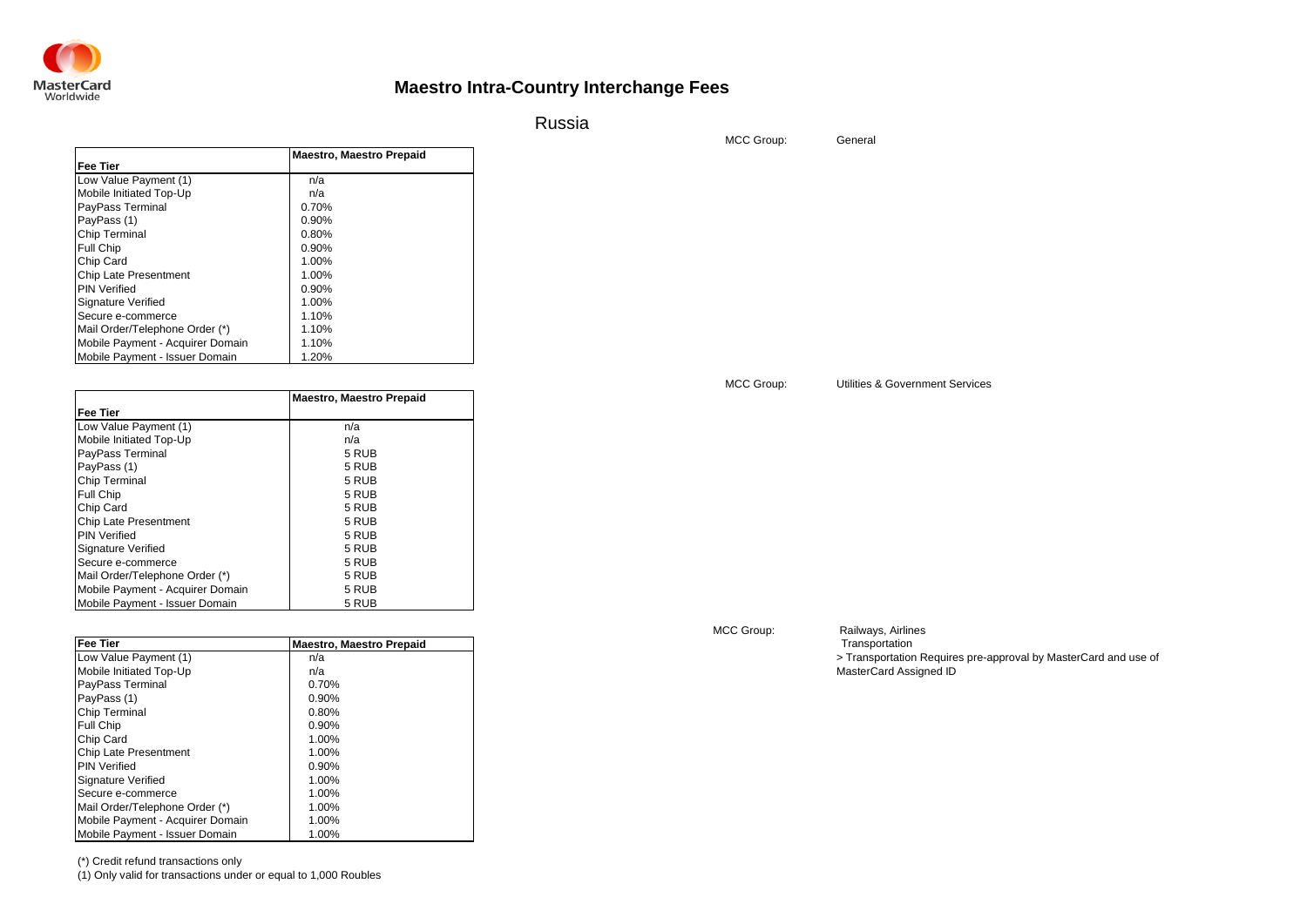

Russia

MCC Group: Fast Food

| <b>Fee Tier</b>                  | <b>Maestro, Maestro Prepaid</b> |
|----------------------------------|---------------------------------|
| Low Value Payment (1)            | 0.50%                           |
| Mobile Initiated Top-Up          | n/a                             |
| PayPass Terminal                 | 0.50%                           |
| PayPass (1)                      | 0.50%                           |
| Chip Terminal                    | 0.50%                           |
| Full Chip                        | 0.50%                           |
| Chip Card                        | 0.50%                           |
| Chip Late Presentment            | 0.50%                           |
| <b>PIN Verified</b>              | 0.50%                           |
| <b>Signature Verified</b>        | 0.50%                           |
| Secure e-commerce                | 0.50%                           |
| Mail Order/Telephone Order (*)   | n/a                             |
| Mobile Payment - Acquirer Domain | 0.50%                           |
| Mobile Payment - Issuer Domain   | 0.50%                           |

(\*) Credit refund transactions only

(1) Only valid for transactions under or equal to 1,000 Roubles

| <b>Fee Tier</b>                  | <b>Maestro, Maestro Prepaid</b> |
|----------------------------------|---------------------------------|
| Low Value Payment (1)            | n/a                             |
| Mobile Initiated Top-Up          | n/a                             |
| PayPass Terminal                 | 0.80%                           |
| PayPass (1)                      | 0.80%                           |
| Chip Terminal                    | 0.80%                           |
| <b>Full Chip</b>                 | 0.80%                           |
| Chip Card                        | 0.80%                           |
| <b>Chip Late Presentment</b>     | 0.80%                           |
| <b>PIN Verified</b>              | 0.80%                           |
| Signature Verified               | 0.80%                           |
| Secure e-commerce                | 0.80%                           |
| Mail Order/Telephone Order (*)   | 0.80%                           |
| Mobile Payment - Acquirer Domain | 0.80%                           |
| Mobile Payment - Issuer Domain   | 0.80%                           |

(\*) Credit refund transactions only

(1) Only valid for transactions under or equal to 1,000 Roubles

#### MCC Group: Petrol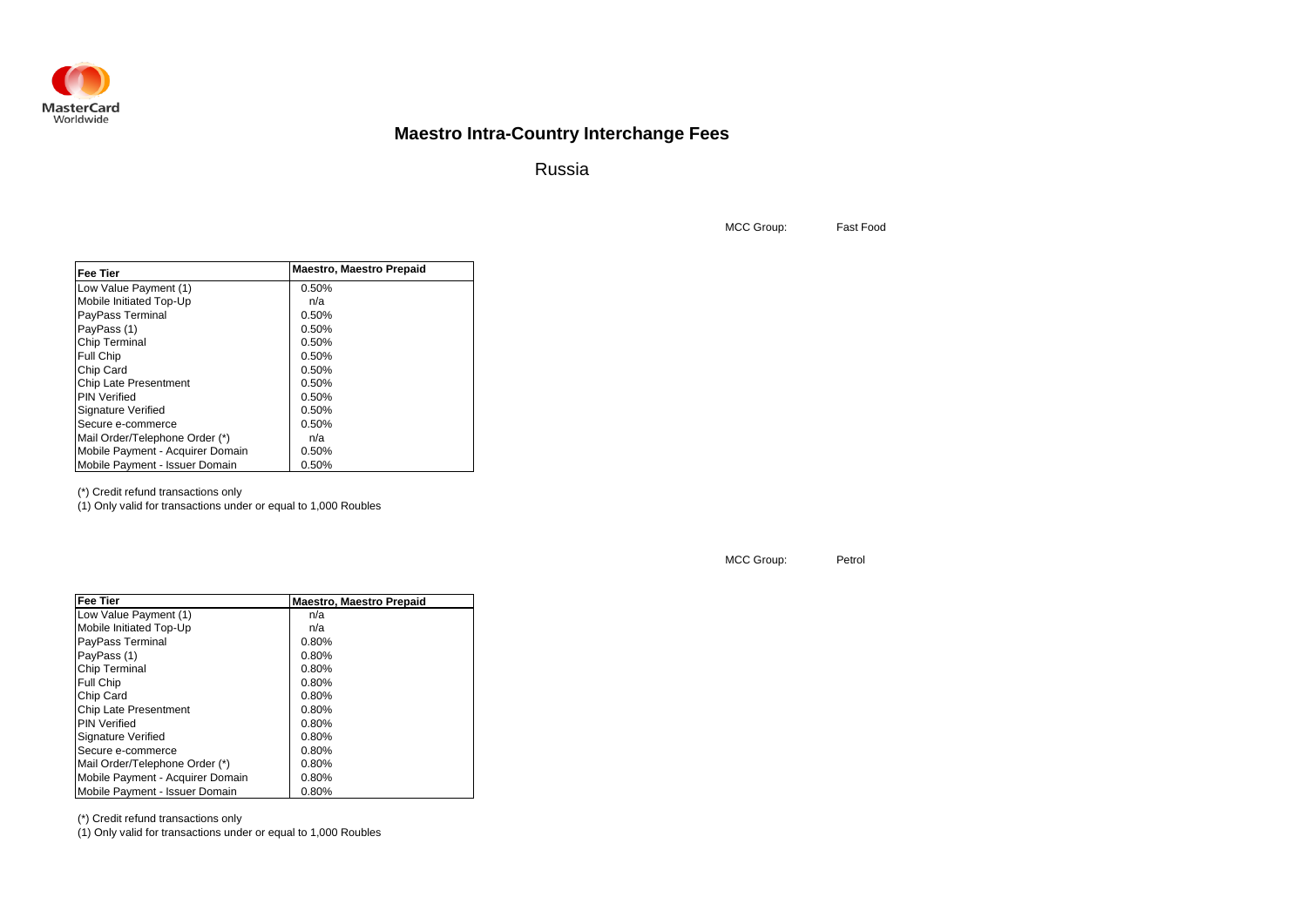Russia

MCC Group:

> Requires pre-approval by MasterCard and use of MasterCard Assigned ID<sup>1</sup> M-commerce

|                                  | <b>Maestro, Maestro Prepaid</b> |
|----------------------------------|---------------------------------|
| Fee Tier                         |                                 |
| Low Value Payment (1)            | n/a                             |
| Mobile Initiated Top-Up          | 1.00%                           |
| PayPass Terminal                 | n/a                             |
| PayPass (1)                      | n/a                             |
| Chip Terminal                    | n/a                             |
| Full Chip                        | n/a                             |
| Chip Card                        | n/a                             |
| <b>Chip Late Presentment</b>     | n/a                             |
| <b>PIN Verified</b>              | n/a                             |
| Signature Verified               | n/a                             |
| Secure e-commerce                | 1.10%                           |
| Mail Order/Telephone Order       | n/a                             |
| Mobile Payment - Acquirer Domain | 1.10%                           |
| Mobile Payment - Issuer Domain   | 1.20%                           |

(1) Only valid for transactions under or equal to 1,000 Roubles

See Mobile Initiated Top-Up IF Application Form (in Russia MOL folder)

| <b>Fee Tier</b>                  | <b>Maestro, Maestro Prepaid</b> |
|----------------------------------|---------------------------------|
| Low Value Payment (1)            | n/a                             |
| Mobile Initiated Top-Up          | 0.80%                           |
| PayPass Terminal                 | n/a                             |
| PayPass (1)                      | n/a                             |
| Chip Terminal                    | n/a                             |
| <b>Full Chip</b>                 | n/a                             |
| Chip Card                        | n/a                             |
| Chip Late Presentment            | n/a                             |
| <b>PIN Verified</b>              | n/a                             |
| Signature Verified               | n/a                             |
| Secure e-commerce                | 1.10%                           |
| Mail Order/Telephone Order       | n/a                             |
| Mobile Payment - Acquirer Domain | 1.10%                           |
| Mobile Payment - Issuer Domain   | 1.20%                           |

(1) Only valid for transactions under or equal to 1,000 Roubles See Mobile Initiated Top-Up IF Application Form (in Russia MOL folder)

#### MCC Group:

> Requires pre-approval by MasterCard and use of **MasterCard Assigned ID** High Volume M-commerce

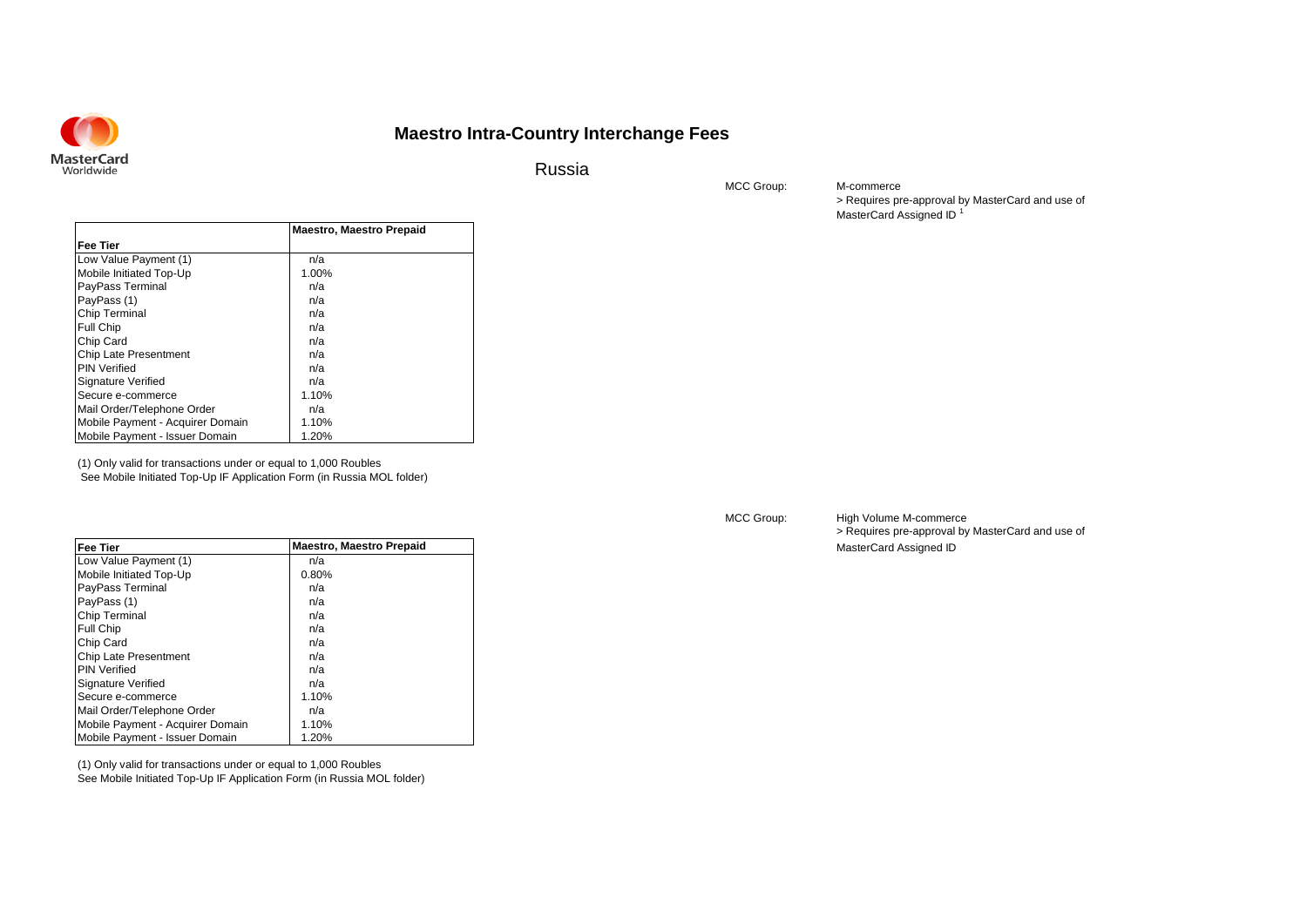

Russia

MCC Group:

> Requires pre-approval by MasterCard and use of MasterCard Assigned ID High Volume Groceries

|                                  | <b>Maestro, Maestro Prepaid</b> |
|----------------------------------|---------------------------------|
| <b>Fee Tier</b>                  |                                 |
| Low Value Payment (1)            | n/a                             |
| Mobile Initiated Top-Up          | n/a                             |
| PayPass Terminal                 | 0.75%                           |
| PayPass (1)                      | 0.80%                           |
| Chip Terminal (1)                | 0.80%                           |
| Full Chip (1)                    | 0.80%                           |
| Chip Card                        | n/a                             |
| <b>Chip Late Presentment</b>     | n/a                             |
| <b>PIN Verified</b>              | n/a                             |
| Signature Verified               | n/a                             |
| Secure e-commerce                | 0.80%                           |
| Mail Order/Telephone Order       | n/a                             |
| Mobile Payment - Acquirer Domain | 0.80%                           |
| Mobile Payment - Issuer Domain   | 0.80%                           |

(1) Only valid for transactions under or equal to 1,000 Roubles

See Very High and High Volume Groceries MCC Application Form (in Russia MOL folder)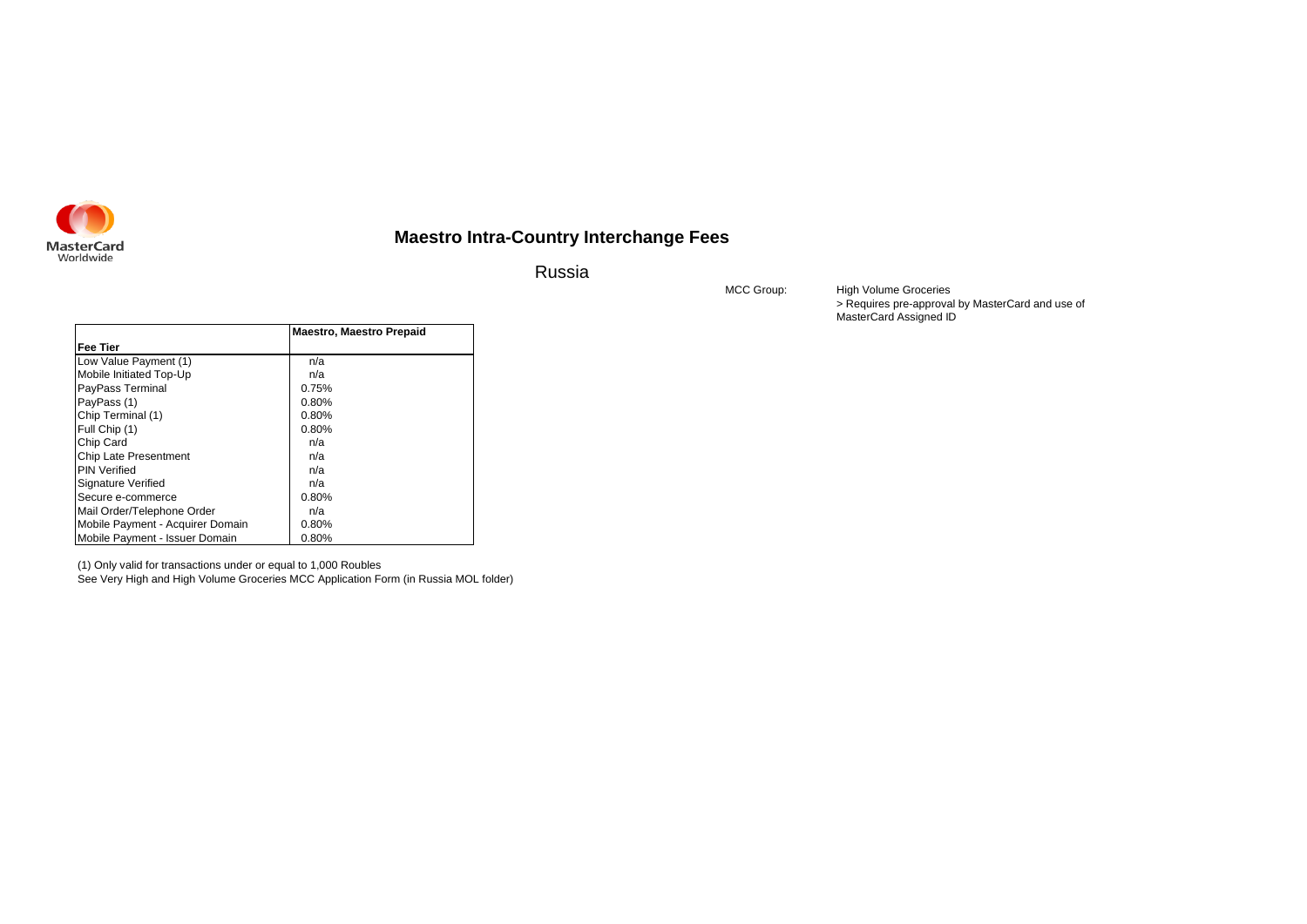

Russia

MCC Group:

> Requires pre-approval by MasterCard and use of MasterCard Assigned ID Very High Volume Groceries

|                                  | <b>Maestro, Maestro Prepaid</b> |
|----------------------------------|---------------------------------|
| Fee Tier                         |                                 |
| Low Value Payment (1)            | n/a                             |
| Mobile Initiated Top-Up          | n/a                             |
| PayPass Terminal                 | 0.45%                           |
| PayPass (1)                      | 0.50%                           |
| Chip Terminal (1)                | 0.50%                           |
| Full Chip (1)                    | 0.50%                           |
| Chip Card                        | n/a                             |
| Chip Late Presentment            | n/a                             |
| <b>PIN Verified</b>              | n/a                             |
| Signature Verified               | n/a                             |
| Secure e-commerce                | 0.50%                           |
| Mail Order/Telephone Order       | n/a                             |
| Mobile Payment - Acquirer Domain | 0.50%                           |
| Mobile Payment - Issuer Domain   | 0.50%                           |

(1) Only valid for transactions under or equal to 1,000 Roubles

See Very High and High Volume Groceries MCC Application Form (in Russia MOL folder)

| <b>Fee Tier</b>                  | <b>Maestro, Maestro Prepaid</b> |
|----------------------------------|---------------------------------|
| Low Value Payment (1)            | n/a                             |
| Mobile Initiated Top-Up          | n/a                             |
| PayPass Terminal                 | n/a                             |
| PayPass (1)                      | n/a                             |
| Chip Terminal (1)                | n/a                             |
| Full Chip (1)                    | n/a                             |
| Chip Card                        | n/a                             |
| <b>Chip Late Presentment</b>     | n/a                             |
| <b>PIN Verified</b>              | n/a                             |
| Signature Verified               | n/a                             |
| Secure e-commerce                | 0.90%                           |
| Mail Order/Telephone Order       | 0.90%                           |
| Mobile Payment - Acquirer Domain | 0.90%                           |
| Mobile Payment - Issuer Domain   | 0.90%                           |

(1) Only valid for transactions under or equal to 1,000 Roubles See MasterCard InApp MCC Application Form (in Russia MOL folder) MCC Group:

> Requires pre-approval by MasterCard and use of MasterCard Assigned ID<sup>1</sup> MasterPass InApp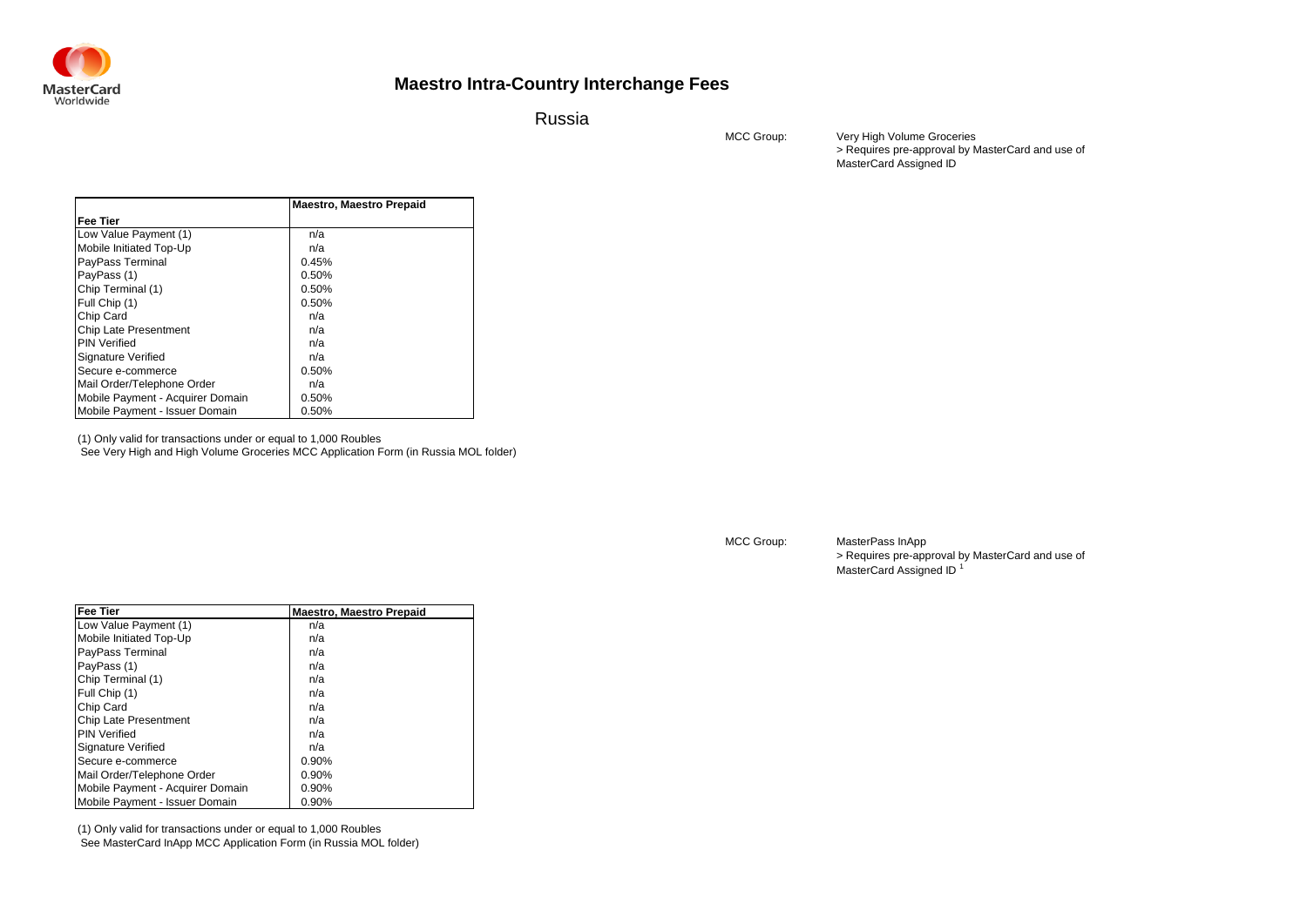

Russia

Wholesale Club

MCC Group:

|                                  | <b>Maestro, Maestro Prepaid</b> |
|----------------------------------|---------------------------------|
| <b>Fee Tier</b>                  |                                 |
| Low Value Payment (1)            | n/a                             |
| Mobile Initiated Top-Up          | n/a                             |
| PayPass Terminal                 | 0.50%                           |
| PayPass (1)                      | 0.50%                           |
| Chip Terminal (1)                | 0.50%                           |
| Full Chip (1)                    | 0.50%                           |
| Chip Card                        | n/a                             |
| <b>Chip Late Presentment</b>     | n/a                             |
| <b>PIN Verified</b>              | n/a                             |
| Signature Verified               | n/a                             |
| Secure e-commerce                | 0.50%                           |
| Mail Order/Telephone Order       | n/a                             |
| Mobile Payment - Acquirer Domain | 0.50%                           |
| Mobile Payment - Issuer Domain   | 0.50%                           |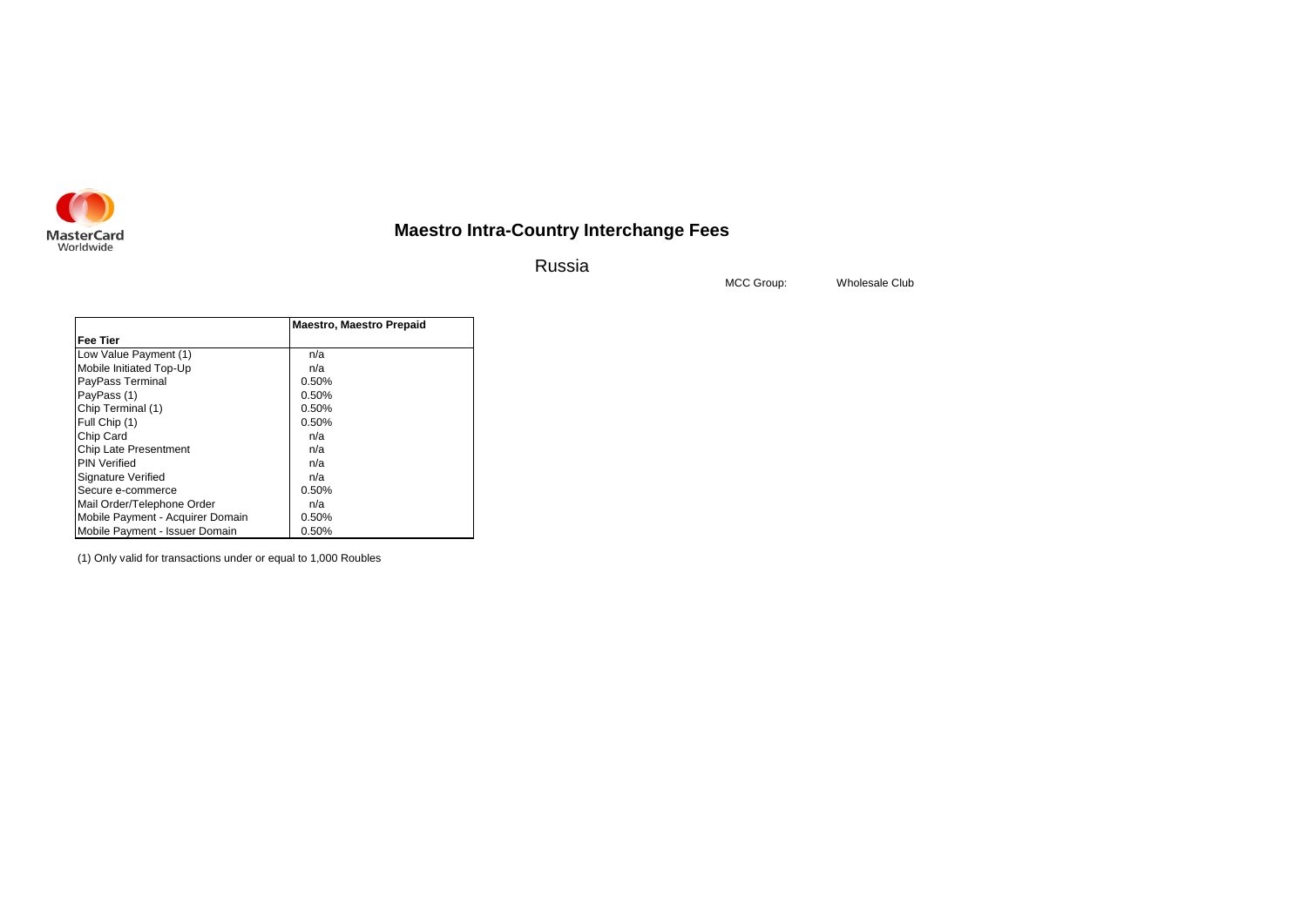

Russia

**Fee Tier** Low Value Payment (1) a control in/a Mobile Initiated Top-Up **n/a**<br>PayPass Terminal **n/a** 0.50% PayPass Terminal 0.50%<br>PayPass (1) 0.60% PayPass (1)  $0.60\%$ <br>Chip Terminal 0.60% Chip Terminal 0.60% **Chip Terminal** 0.60% **Chip Terminal** 0.60% Full Chip 0.60% 0.60% 0.60% Chip Card<br>Chip Late Presentment 0.60% Chip Late Presentment  $0.60\%$ <br>PIN Verified 0.60% PIN Verified 0.60% **DIN** 0.60% **ONEXE**<br>Signature Verified 0.60% Signature Verified  $0.60\%$ <br>Secure e-commerce  $0.60\%$ Secure e-commerce <br>
Mail Order/Telephone Order (\*) 0.60% Mail Order/Telephone Order (\*) 0.60%<br>Mobile Payment - Acquirer Domain 0.60% Mobile Payment - Acquirer Domain 0.60%<br>Mobile Payment - Issuer Domain 0.60% Mobile Payment - Issuer Domain **Maestro, Maestro Prepaid**

| <b>Fee Tier</b>                  | <b>Maestro, Maestro Prepaid</b> |
|----------------------------------|---------------------------------|
| Low Value Payment (1)            | n/a                             |
| Mobile Initiated Top-Up          | n/a                             |
| PayPass Terminal                 | $0.00\%$                        |
| PayPass (1)                      | $0.00\%$                        |
| Chip Terminal                    | $0.00\%$                        |
| <b>Full Chip</b>                 | $0.00\%$                        |
| Chip Card                        | $0.00\%$                        |
| <b>Chip Late Presentment</b>     | $0.00\%$                        |
| <b>PIN Verified</b>              | $0.00\%$                        |
| Signature Verified               | $0.00\%$                        |
| Secure e-commerce                | $0.00\%$                        |
| Mail Order/Telephone Order (*)   | $0.00\%$                        |
| Mobile Payment - Acquirer Domain | $0.00\%$                        |
| Mobile Payment - Issuer Domain   | $0.00\%$                        |

(\*) Credit refund transactions only

(1) Only valid for transactions under or equal to 1,000 Roubles

### MCC Group:

Tax Payments

>Requires pre-approval by MasterCard and use of MasterCard Assigned ID

MCC Group:

Postal Services - Government Only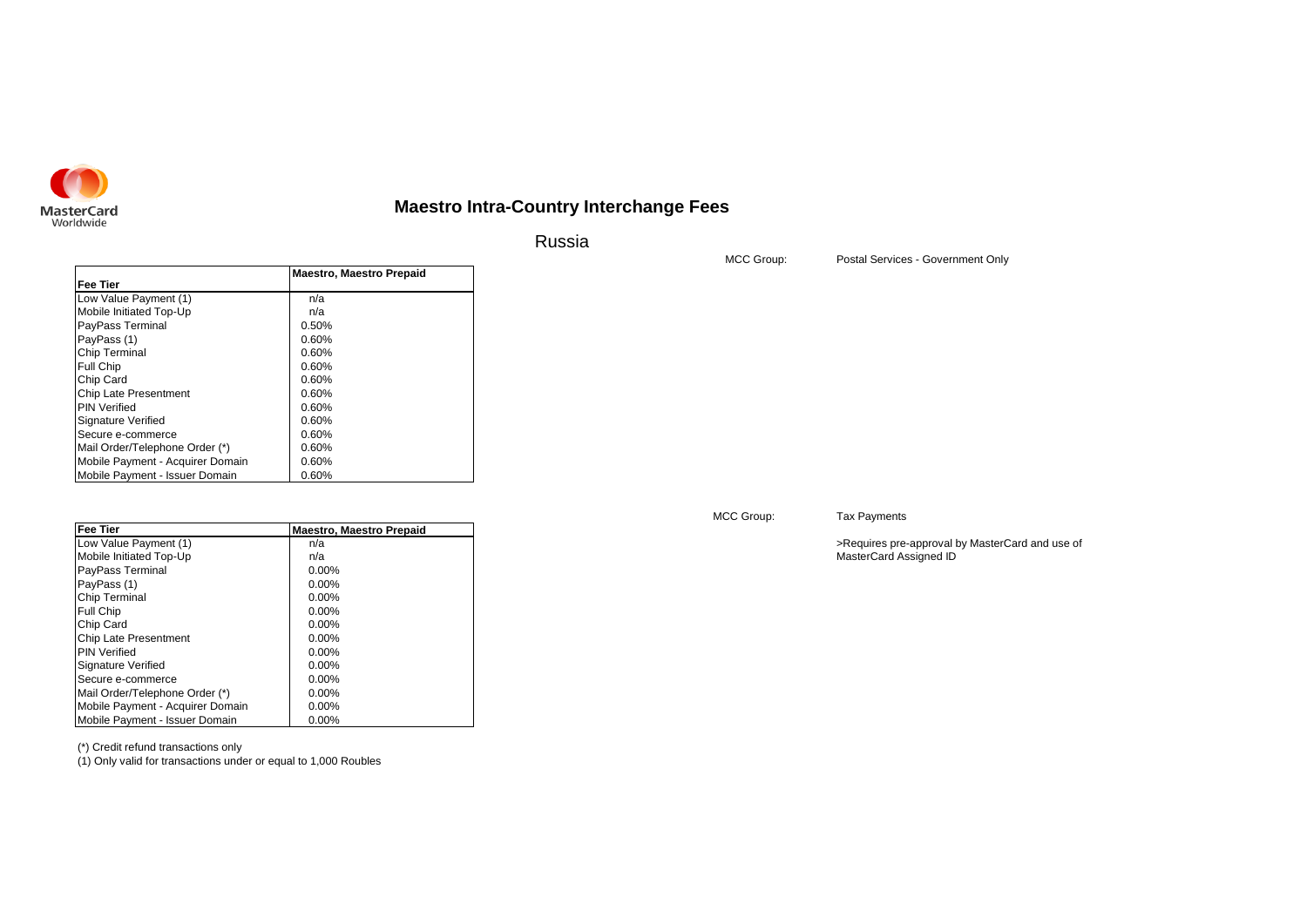

### **MasterCard & Maestro Purchase at ATM**

Russia

MCC Group:

Bill Payments except Utilities(MCC 6050, 6051) Mobile Top Up at ATM (MCC 4814)

### **MasterCard Consumer Card Purchase at ATM Interchange Fees**

|                                    | MasterCard Consumer Standard, MasterCard Gold |       | MasterCard Platinum | <b>MasterCard World</b> | MasterCard World Signia |
|------------------------------------|-----------------------------------------------|-------|---------------------|-------------------------|-------------------------|
|                                    | <b>MasterCard Electronic,</b>                 |       |                     |                         |                         |
|                                    | <b>MasterCard Prepaid Consumer,</b>           |       |                     |                         |                         |
|                                    | <b>MasterCard Debit</b>                       |       |                     |                         |                         |
| <b>IFee Tier</b>                   |                                               |       |                     |                         |                         |
| Purchase at ATM                    | .20%                                          | .25%  | 1.68%               | $.80\%$                 | 1.80%                   |
| Purchase at ATM - Late Presentment | .70%                                          | 1.75% | 2.00%               | 2.10%                   | 2.10%                   |

### **MasterCard Commercial Card Purchase at ATM Interchange Fees**

|                                    | <b>MasterCard Corporate,</b>           | <b>MasterCard Business,</b>  |
|------------------------------------|----------------------------------------|------------------------------|
|                                    | <b>MasterCard Electronic Corporate</b> | <b>MasterCard Electronic</b> |
|                                    |                                        | BusinessCard, MasterCard     |
|                                    |                                        | <b>Prepaid Commercial,</b>   |
| <b>IFee Tier</b>                   |                                        | MasterCard Professional Card |
| Purchase at ATM                    | 1.65%                                  | 1.55%                        |
| Purchase at ATM - Late Presentment | 2.15%                                  | 2.05%                        |

### **Maestro Purchase at ATM Interchange Fees**

|                                    | Maestro, Maestro Prepaid |
|------------------------------------|--------------------------|
| Fee Tier                           |                          |
| Purchase at ATM                    | 0.90%                    |
| Purchase at ATM - Late Presentment | 1.00%                    |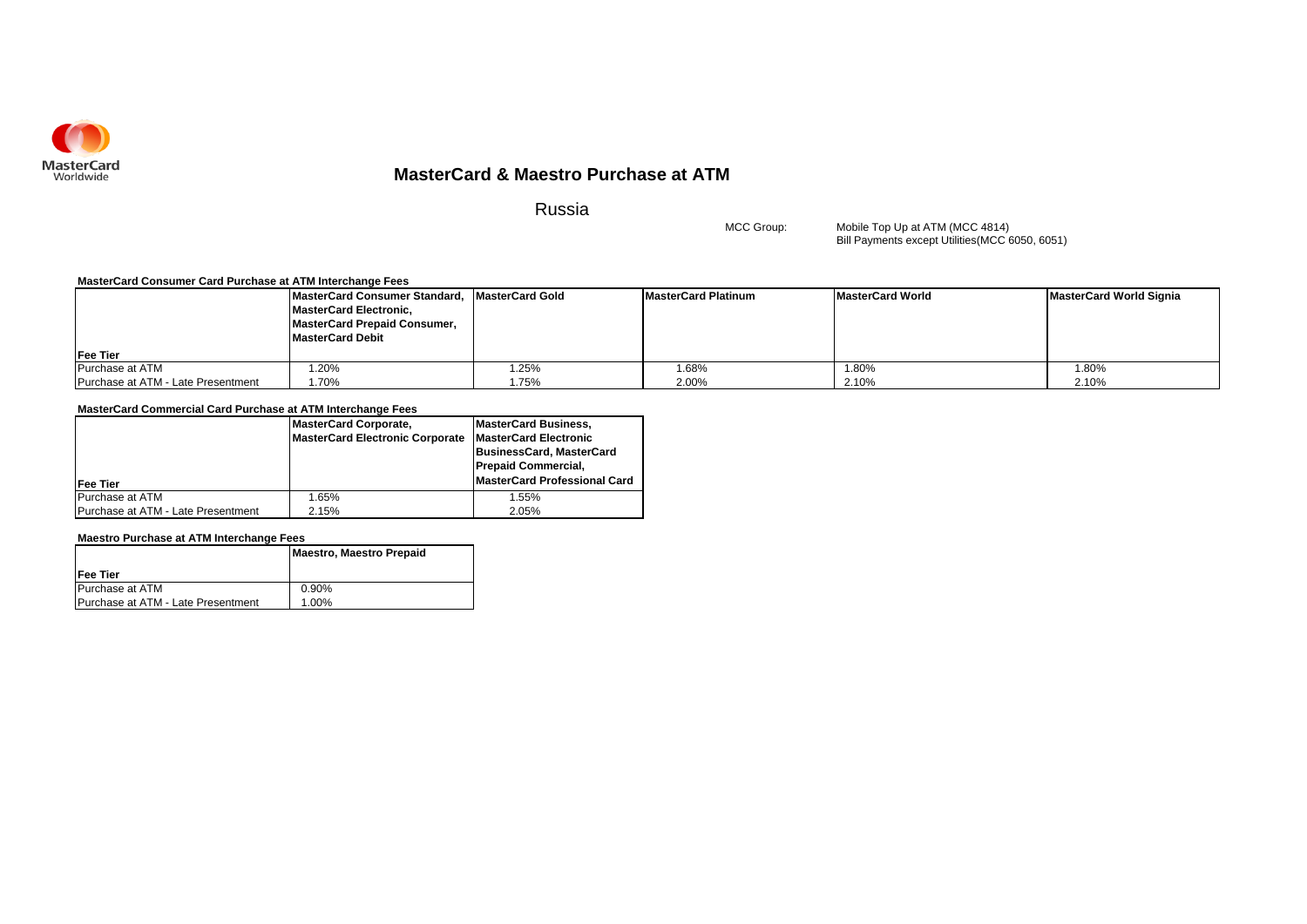

### **MasterCard & Maestro Purchase at ATM**

Russia

MCC Group: Utilities (MCC 4900)

### **MasterCard Consumer Card Purchase at ATM Interchange Fees**

|                                    | MasterCard Consumer Standard, MasterCard Gold |       | <b>MasterCard Platinum</b> | <b>MasterCard World</b> | MasterCard World Signia |
|------------------------------------|-----------------------------------------------|-------|----------------------------|-------------------------|-------------------------|
|                                    | <b>MasterCard Electronic.</b>                 |       |                            |                         |                         |
|                                    | MasterCard Prepaid Consumer,                  |       |                            |                         |                         |
|                                    | <b>MasterCard Debit</b>                       |       |                            |                         |                         |
| Fee Tier                           |                                               |       |                            |                         |                         |
| Purchase at ATM                    | 5 RUB                                         | 5 RUB | 5 RUB                      | 5 RUB                   | 5 RUB                   |
| Purchase at ATM - Late Presentment | 5 RUB                                         | 5 RUB | 5 RUB                      | 5 RUB                   | 5 RUB                   |

### **MasterCard Commercial Card Purchase at ATM Interchange Fees**

|                                    | <b>MasterCard Corporate,</b>           | <b>MasterCard Business,</b>     |
|------------------------------------|----------------------------------------|---------------------------------|
|                                    | <b>MasterCard Electronic Corporate</b> | <b>MasterCard Electronic</b>    |
|                                    |                                        | <b>BusinessCard, MasterCard</b> |
|                                    |                                        | <b>Prepaid Commercial,</b>      |
|                                    |                                        | MasterCard Professional Card    |
| <b>Fee Tier</b>                    |                                        |                                 |
| Purchase at ATM                    | 5 RUB                                  | 5 RUB                           |
| Purchase at ATM - Late Presentment | 5 RUB                                  | 5 RUB                           |

### **Maestro Purchase at ATM Interchange Fees**

|                                    | <b>Maestro, Maestro Prepaid</b> |
|------------------------------------|---------------------------------|
| Fee Tier                           |                                 |
| Purchase at ATM                    | 5 RUB                           |
| Purchase at ATM - Late Presentment | 5 RUB                           |